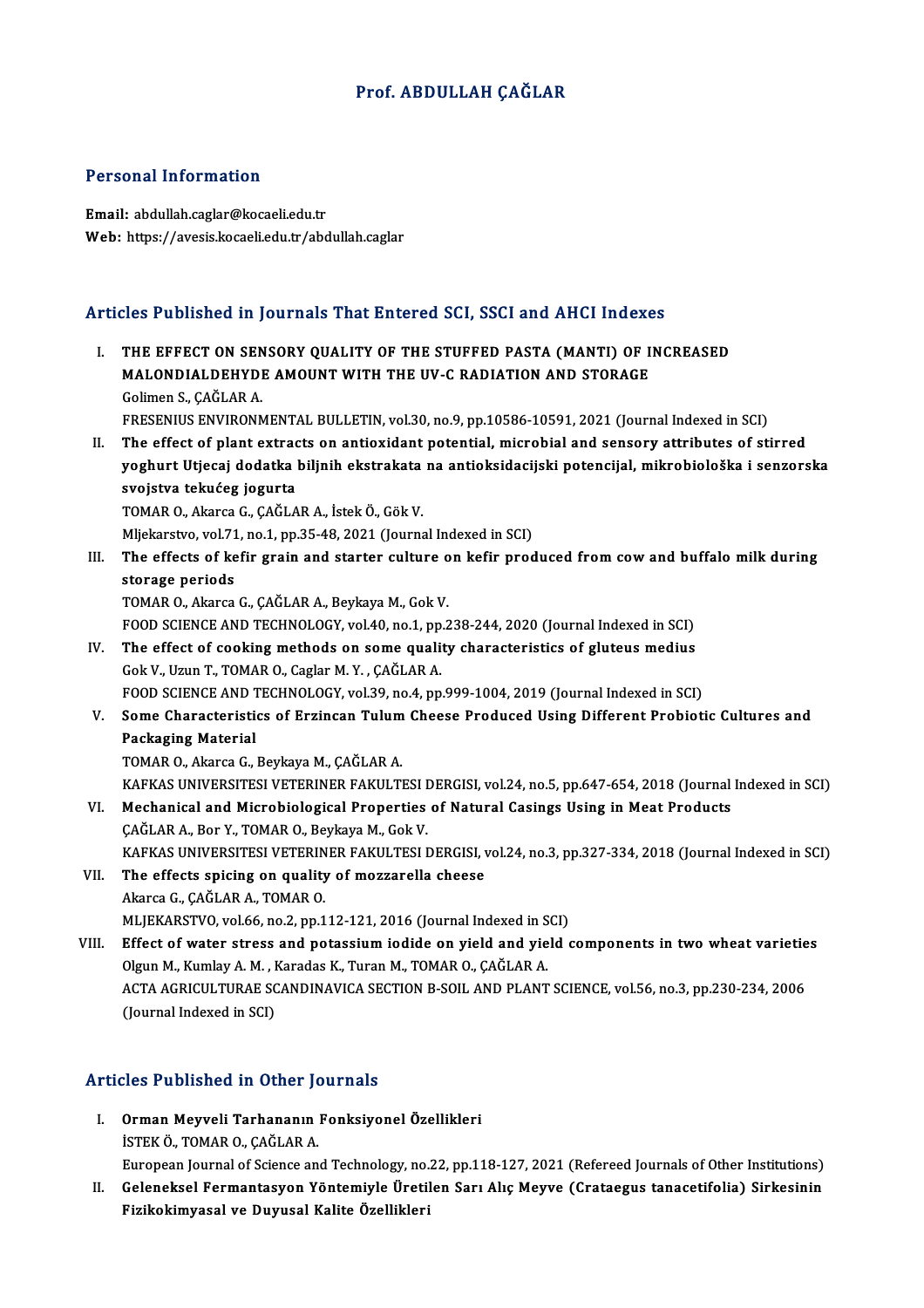TOMARO.,ÇAĞLARA.,AKARCAG.,VATANSEVERH.

TOMAR O., ÇAĞLAR A., AKARCA G., VATANSEVER H.<br>European Journal of Science and Technology, vol.19, pp.176-181, 2020 (Refereed Journals of Other Institutions)<br>İnan Marafati Hunmasından (Bhaaniy dastylifana J.) Calanakaal Vön TOMAR O., ÇAĞLAR A., AKARCA G., VATANSEVER H.<br>European Journal of Science and Technology, vol.19, pp.176-181, 2020 (Refereed Journals of Other Inst<br>III. Iran Mazafati Hurmasından (Phoenix dactylifera L.) Geleneksel Yönteml European Journal of Science and Technology, vol.<br>İran Mazafati Hurmasından (Phoenix dactyl<br>Fizikokimyasal ve Duyusal Kalite Özellikleri<br>AKARCA G. TOMAR O. GAČLAR A. İSTEKÖ III. İran Mazafati Hurmasından (Phoenix dactylifera L.) Geleneksel Yöntemle Üretilen Sirkenin<br>Fizikokimyasal ve Duyusal Kalite Özellikleri<br>AKARCA G., TOMAR O., ÇAĞLAR A., İSTEK Ö.

European Journal of Science and Technology, vol.19, pp.429-434, 2020 (Refereed Journals of Other Institutions)

AKARCA G., TOMAR O., ÇAĞLAR A., İSTEK Ö.<br>European Journal of Science and Technology, vol.19, pp.429-434, 2020 (Refereed Journals of Other Institution<br>IV. FARKLI ORANLARDA TAM BUĞDAY VE KARA BUĞDAY UNU İLE ÜRETİLEN TARH European Journal of Scie<br>FARKLI ORANLARDA<br>KALİTE ÖZELLİKLERİ<br>TOMAR O-CAČLAR A-A FARKLI ORANLARDA TAM BUČ<br>KALİTE ÖZELLİKLERİ<br>TOMAR O., ÇAĞLAR A., AKARCA G.<br>CIDA / THE JOUPNAL OF FOOD. 17

KALİTE ÖZELLİKLERİ<br>TOMAR O., ÇAĞLAR A., AKARCA G.<br>GIDA / THE JOURNAL OF FOOD, vol.45, no.3, pp.421-432, 2020 (Refereed Journals of Other Institutions)<br>Celeneksel Yöntemle Üretilen Kektüs Mayye (Opuntia fiave indice L.) Sir

TOMAR O., ÇAĞLAR A., AKARCA G.<br>GIDA / THE JOURNAL OF FOOD, vol.45, no.3, pp.421-432, 2020 (Refereed Journals of Other Institutions)<br>V. Geleneksel Yöntemle Üretilen Kaktüs Meyve (Opuntia ficus-indica L.) Sirkesinin Bazı GIDA / THE JOURNAL OF<br>Geleneksel Yöntemle (<br>ve Duyusal Özellikleri<br>SAČLAB A AKABCA S-T Geleneksel Yöntemle Üretilen Kaktüs Mey<br>ve Duyusal Özellikleri<br>ÇAĞLAR A., AKARCA G., TOMAR O., EKMEKÇİ E.<br>European Journal of Sciance and Technology v

ve Duyusal Özellikleri<br>ÇAĞLAR A., AKARCA G., TOMAR O., EKMEKÇİ E.<br>European Journal of Science and Technology, vol.18, pp.952-957, 2020 (Refereed Journals of Other Institutions)<br>Seme Quality Preperties of Melt Vinegars Pred

CAĞLAR A., AKARCA G., TOMAR O., EKMEKÇİ E.<br>European Journal of Science and Technology, vol.18, pp.952-957, 2020 (Refereed Journals of Other<br>VI. Some Quality Properties of Malt Vinegars Produced with Different Germination P European Journal of Science and T<br>Some Quality Properties of Ma<br>TOMAR O., AKARCA G., ÇAĞLAR A.<br>Kosatane Veterinary Journal vol 1 VI. Some Quality Properties of Malt Vinegars Produced with Different Germination Periods<br>TOMAR O., AKARCA G., ÇAĞLAR A.<br>Kocatepe Veterinary Journal, vol.13, no.1, pp.30-37, 2020 (Refereed Journals of Other Institutions)

VII. The effect of figs and orange albedo addition on the quality properties of "İncir Uyutması", a Kocatepe Veterinary Journal, vol.13, no.1, pp.30-37, 2020 (Refereed Journals of Other Institutions)<br>The effect of figs and orange albedo addition on the quality properties of "İncir Uyutması", a<br>traditional dairy dessert G The effect of figs and orange albedo addition<br>traditional dairy dessert Geleneksel bir süt<br>Incir ve portakal albedosu ilavesinin etkisi<br>SAČLAR A Almre G TOMAR O GältV traditional dairy dessert Gelenekse<br>Incir ve portakal albedosu ilavesini<br>ÇAĞLAR A., Akarca G., TOMAR 0., Gök V.<br>Yuzuncu Vil University Journal of Asriqu

CAĞLAR A., Akarca G., TOMAR O., Gök V.

Incir ve portakal albedosu ilavesinin etkisi<br>ÇAĞLAR A., Akarca G., TOMAR O., Gök V.<br>Yuzuncu Yil University Journal of Agricultural Sciences, vol.30, no.2, pp.407-418, 2020 (Refereed Journals of Other<br>Institutions) Yuzuncu Yil University Journal of Agricultural Sciences, vol.30, no.2, pp.407-418, 2020 (I<br>Institutions)<br>VIII. Physicochemical, microbiological and sensory properties of red beet vinegar<br>TOMAR O, AKARCA C, CAČI AR A

## Institutions)<br><mark>Physicochemical, microbiologi</mark><br>TOMAR O., AKARCA G., ÇAĞLAR A.<br>PAMIKKALE UNIVERSITY IOURNA

Physicochemical, microbiological and sensory properties of red beet vinegar<br>TOMAR O., AKARCA G., ÇAĞLAR A.<br>PAMUKKALE UNIVERSITY JOURNAL OF ENGINEERING SCIENCES-PAMUKKALE UNIVERSITESI MUHENDISLIK<br>PILIMI EPLDERCISL VOL26, no TOMAR O., AKARCA G., ÇAĞLAR A.<br>PAMUKKALE UNIVERSITY JOURNAL OF ENGINEERING SCIENCES-PAMUKKALE U<br>BILIMLERI DERGISI, vol.26, no.7, pp.1234-1238, 2020 (Journal Indexed in ESCI)<br>Biyobozunur Cıda Ambalai Malzamalari BILIMLERI DERGISI, vol.26, no.7, pp.1234-1238, 2020 (Journal Indexed in ESCI)

IX. Biyobozunur Gıda Ambalaj Malzemeleri KILINÇ M., TOMAR O., ÇAĞLAR A.

Afyon Kocatepe Üniversitesi Fen ve Mühendislik Bilimleri Dergisi, vol.17, no.3, pp.988-996, 2017 (Other Refereed<br>National Journals) Afyon Kocatepe Üniversitesi Fen ve Mühendislik Bilimleri Dergisi, vol.17, no.3, pp.98<br>National Journals)<br>X. Dondurma Üretiminde Bazı Baharat Uçucu Yağlarının Kullanım Olanakları<br>MACİTE CAČLARA BAKIRCI İ

National Journals)<br>Dondurma Üretiminde Bazı E<br>MACİT E., ÇAĞLAR A., BAKIRCI İ.<br>Alıntori Zirai Bilimler Dergisi vel MACİT E., ÇAĞLAR A., BAKIRCI İ.<br>Alınteri Zirai Bilimler Dergisi, vol.32, no.2, pp.63-68, 2017 (Refereed Journals of Other Institutions)

MACİT E., ÇAĞLAR A., BAKIRCI İ.<br>Alınteri Zirai Bilimler Dergisi, vol.32, no.2, pp.63-68, 2017 (Refereed Jo<br>XI. Antepfıstığı (Pistacia vera L.) ve İnsan Sağlığı Üzerine Etkileri<br>GAĞLAR A. TOMAR O. VATANSEVER H. EKMEKÇI E. Alınteri Zirai Bilimler Dergisi, vol.32, no.2, pp.63-68, ;<br>Antepfıstığı (Pistacia vera L.) ve İnsan Sağlığı<br>ÇAĞLAR A., TOMAR O., VATANSEVER H., EKMEKÇİ E.<br>Alradamil: Cıda val 15 no.4 nn.426,447,2017 (Rafa ÇAĞLAR A., TOMAR O., VATANSEVER H., EKMEKÇİ E.<br>Akademik Gıda, vol.15, no.4, pp.436-447, 2017 (Refereed Journals of Other Institutions)

XII. Bütirik Asit: Yapısı, Özellikleri ve Sağlık Üzerine Etkileri Akademik Gıda, vol.15, no.4, p<sub>l</sub><br>Bütirik Asit: Yapısı, Özellikl<br>ÇAĞLAR A., TOMAR O., EKİZ T.<br>Kosatana Veterinary Jaurnal v

Bütirik Asit: Yapısı, Özellikleri ve Sağlık Üzerine Etkileri<br>ÇAĞLAR A., TOMAR O., EKİZ T.<br>Kocatepe Veterinary Journal, vol.10, no.3, pp.213-225, 2017 (Refereed Journals of Other Institutions)<br>Kofir ve Sağlık Asısından Önem

CAĞLAR A., TOMAR O., EKİZ T.<br>Kocatepe Veterinary Journal, vol.10,<br>XIII. Kefir ve Sağlık Açısından Önemi Kocatepe Veterinary Journal, vol.1<br>Kefir ve Sağlık Açısından Önen<br>TOMAR O., ÇAĞLAR A., AKARCA G.<br>Afvon Kosatana University Journal Kefir ve Sağlık Açısından Önemi<br>TOMAR O., ÇAĞLAR A., AKARCA G.<br>Afyon Kocatepe University Journal of Sciences and Engineering, vol.17, no.2, pp.834-853, 2017 (Other Refereed<br>National Journals) TOMAR O., CAĞLAR A., AKARCA G. Afyon Kocatepe University Journal of Sciences and Engineering, vol.17, no.2, pp.834-853, 2017 (Other Refereed<br>National Journals)<br>XIV. Bitkisel Özütler Kullanılarak Gümüş Nanopartikül AgNP Sentezlenmesi ve Antimikrobiya

### National Journals)<br>Bitkisel Özütler Kullan<br>Üzerine Bir Araştırma<br>PEVKAVA M. CAČLAR A Bitkisel Özütler Kullan<br>Üzerine Bir Araştırma<br>BEYKAYA M., ÇAĞLAR A.<br>Afvan Kasatana Üniversi

Üzerine Bir Araştırma<br>BEYKAYA M., ÇAĞLAR A.<br>Afyon Kocatepe Üniversitesi Fen ve Mühendislik Bilimleri Dergisi, vol.16, no.35403, pp.631-641, 2016 (Other<br>Refereed National Jaurnale) BEYKAYA M., ÇAĞLAR A.<br>Afyon Kocatepe Üniversitesi<br>Refereed National Journals)<br>Mantida Farklı Kurutma N Afyon Kocatepe Üniversitesi Fen ve Mühendislik Bilimleri Dergisi, vol.16, no.35403, pp.631-641, 2016 (Othe<br>Refereed National Journals)<br>XV. Mantıda Farklı Kurutma Yöntemlerinin Hidroksimetil Furfural HMF Oluşumu ve Duyu

Refereed Nationa<br><mark>Mantıda Farklı</mark><br><mark>Üzerine Etkileri</mark>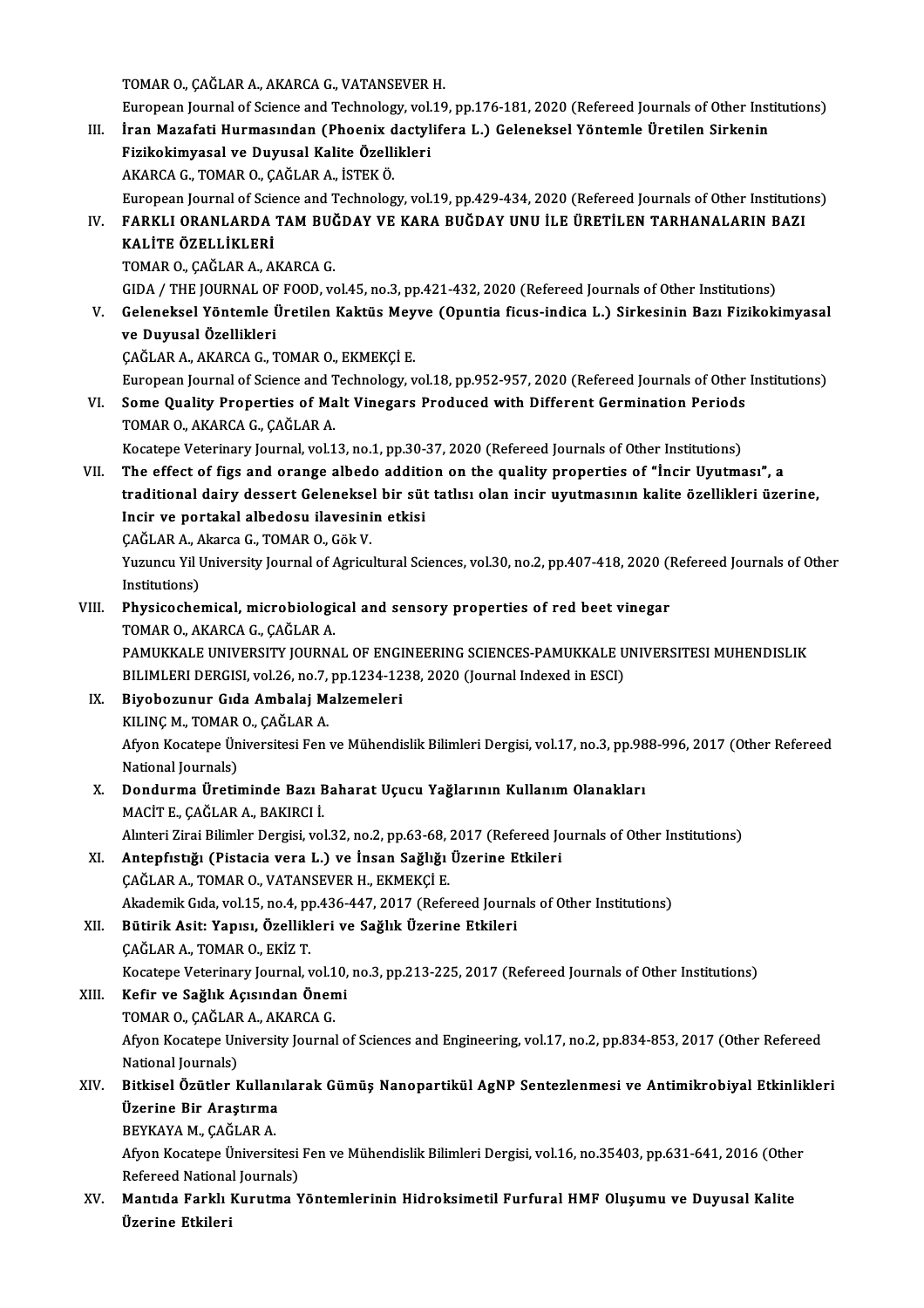GÖKMEN S., SAYASLAN A., ÇAĞLAR A. GÖKMEN S., SAYASLAN A., ÇAĞLAR A.<br>Cumhuriyet Science Journal, vol.37, no.3, pp.176-186, 2016 (Other Refereed National Journals)<br>Afvonkanshisar İlinde Feeliyet Göstanen Süt İslatmalerinin Hiiyen ve Sanitesyan Kes GÖKMEN S., SAYASLAN A., ÇAĞLAR A.<br>Cumhuriyet Science Journal, vol.37, no.3, pp.176-186, 2016 (Other Refereed National Journals)<br>XVI. Afyonkarahisar İlinde Faaliyet Gösteren Süt İşletmelerinin Hijyen ve Sanitasyon Koşul Cumhuriyet Science Journal, vol.<br>Afyonkarahisar İlinde Faaliy<br>Uygunluğunun Araştırılması<br>AKARCA G. TOMAR O. GAĞLAR Afyonkarahisar İlinde Faaliyet<br>Uygunluğunun Araştırılması<br>AKARCA G., TOMAR O., ÇAĞLAR A.<br>Kosatana Vetarinary Jaurnal val 8 Uygunluğunun Araştırılması<br>AKARCA G., TOMAR O., ÇAĞLAR A.<br>Kocatepe Veterinary Journal, vol.8, no.2, pp.29-37, 2015 (Refereed Journals of Other Institutions) AKARCA G., TOMAR O., ÇAĞLAR A.<br>Kocatepe Veterinary Journal, vol.8, no.2, pp.29-37, 2015 (Refereed Journals of Other Institutions)<br>XVII. Chemical and Microbiological Properties of Karinyagi (Butter Stored in Rumen) Consumed Kocatepe Veterinary Journal, vol.8<br>Chemical and Microbiological<br>AKARCA G., ÇAĞLAR A., TOMAR O.<br>Journal of Food Science and Engin Chemical and Microbiological Properties of Karinyagi (Butter Stored in Rumen) Consumed in Tui<br>AKARCA G., ÇAĞLAR A., TOMAR O.<br>Journal of Food Science and Engineering, vol.5, no.1, pp.37-43, 2015 (Refereed Journals of Other AKARCA G., ÇAĞLAR A., TOMAR O.<br>Journal of Food Science and Engineering, vol.5, no.1, pp.37-43, 2015 (Refereed Journals of Other Instituti<br>XVIII. Afyonkarahisar İlinde Faaliyet Gösteren Süt İşletmelerinin Hijyen ve Sani Journal of Food Science and Eng<br>Afyonkarahisar İlinde Faaliy<br>Uygunluğunun Araştırılması<br>AKABCA C. TOMAB O. CAČLAB Afyonkarahisar İlinde Faaliyet<br>Uygunluğunun Araştırılması<br>AKARCA G., TOMAR O., ÇAĞLAR A.<br>Kosatane Veteriner Dersisi vel 8. Uygunluğunun Araştırılması<br>AKARCA G., TOMAR O., ÇAĞLAR A.<br>Kocatepe Veteriner Dergisi, vol.8, no.2, pp.27-35, 2014 (Other Refereed National Journals) AKARCA G., TOMAR O., ÇAĞLAR A.<br>Kocatepe Veteriner Dergisi, vol.8, no.2, pp.27-35, 2014 (Other Refereed National Journal Methods<br>XIX. Production of Afyon Kaymak with Traditional and Technological Methods Kocatepe Veteriner Dergisi, vol.8, i<br>Production of Afyon Kaymak v<br>AKARCA G., TOMAR O., ÇAĞLAR A.<br>Journal of Food Science and Engin Production of Afyon Kaymak with Traditional and Technological Methods<br>AKARCA G., TOMAR O., ÇAĞLAR A.<br>Journal of Food Science and Engineering, vol.4, no.3, pp.115-119, 2014 (Refereed Journals of Other Institutions)<br>Megganel AKARCA G., TOMAR O., ÇAĞLAR A.<br>Journal of Food Science and Engineering, vol.4, no.3, pp.115-119, 2014 (Refere<br>XX. Mozzarella Peyniri Tanımı Üretim Yöntemleri ve Kalite Parametreleri<br>AKARCA G., CAĞLAR A., TOMAR O. Journal of Food Science and Engin<br>Mozzarella Peyniri Tanımı Üre<br>AKARCA G., ÇAĞLAR A., TOMAR O.<br>Akademik Cıda val 11 no 3 4 nn G Akademik Gıda, vol.11, no.3-4, pp.91-95, 2013 (Refereed Journals of Other Institutions) AKARCA G., ÇAĞLAR A., TOMAR O.<br>Akademik Gıda, vol.11, no.3-4, pp.91-95, 2013 (Refereed Journals of Other Inst<br>XXI. Mozzarella Peyniri Tanımı üretim yöntemleri ve Kalite Parametreleri Akademik Gıda, vol.11, no.3-4, pp.9<br>Mozzarella Peyniri Tanımı üre<br>AKARCA G., TOMAR O., ÇAĞLAR A.<br>Akademik Gıda vol.11, np.91,95, 2 Mozzarella Peyniri Tanımı üretim yöntemleri ve Kalite Parametrel<br>AKARCA G., TOMAR O., ÇAĞLAR A.<br>Akademik Gıda, vol.11, pp.91-95, 2013 (Other Refereed National Journals)<br>Antioksidan ve Elavonaid Kaynağı Olarak Karabuğday Fa AKARCA G., TOMAR O., ÇAĞLAR A.<br>Akademik Gıda, vol.11, pp.91-95, 2013 (Other Refereed National Journals)<br>XXII. Antioksidan ve Flavonoid Kaynağı Olarak Karabuğday Fagopyrum esculentum Moench<br>TOMAR O. KUMLAY A.M., CAĞLAR Akademik Gıda, vol.11, pp.91-95, 2013 (Other Refereed National Journals)<br>Antioksidan ve Flavonoid Kaynağı Olarak Karabuğday Fagopyrum esc<br>TOMAR O., KUMLAY A. M. , ÇAĞLAR A.<br>Hasad Gıda, vol.23, no.274, pp.44-48, 2008 (Other Antioksidan ve Flavonoid Kaynağı Olarak Karabuğday Fagopyrum esc<br>TOMAR O., KUMLAY A. M. , ÇAĞLAR A.<br>Hasad Gıda, vol.23, no.274, pp.44-48, 2008 (Other Refereed National Journals)<br>Afyan Kaymağının Paf Ömrünün Uzatılmasında M TOMAR O., KUMLAY A. M. , ÇAĞLAR A.<br>Hasad Gıda, vol.23, no.274, pp.44-48, 2008 (Other Refereed National Journals)<br>XXIII. Afyon Kaymağının Raf Ömrünün Uzatılmasında Modifiye Atmosferde Paketleme Önerisi Hasad Gıda, vol.23, no.274, pp.44<br><mark>Afyon Kaymağının Raf Ömrü</mark><br>BATU A., ÇAĞLAR A., KARA H. H.<br>Cıda Telmalailleri Flektrenik Del Afyon Kaymağının Raf Ömrünün Uzatılmasında Modifiye Atmosferde Paketleme Öne<br>BATU A., ÇAĞLAR A., KARA H. H.<br>Gıda Teknolojileri Elektronik Dergisi, no.2, pp.43-46, 2008 (Other Refereed National Journals)<br>Farklı Stabilizör K BATU A., ÇAĞLAR A., KARA H. H.<br>Gıda Teknolojileri Elektronik Dergisi, no.2, pp.43-46, 2008 (Other Refereed National Journals)<br>XXIV. Farklı Stabilizör Kullanımının Dondurmanın Bazı Fiziksel ve Duyusal Özellikleri Üzerin Gıda Teknolojileri E<br>Farklı Stabilizör<br>ELİF A., ÇAĞLAR A.<br>Atatürk Üniv. Zirost Farklı Stabilizör Kullanımının Dondurmanın Bazı Fiziksel ve Duyusal Özellikleri Üzeı<br>ELİF A., ÇAĞLAR A.<br>Atatürk Üniv. Ziraat Fa.Der., vol.39, no.2, pp.195-200, 2008 (Other Refereed National Journals)<br>Antioksiden ve Flaveno ELİF A., ÇAĞLAR A.<br>Atatürk Üniv. Ziraat Fa.Der., vol.39, no.2, pp.195-200, 2008 (Other Refereed National Journals)<br>XXV. Antioksidan ve Flavonoid Kaynağı Olarak Karabuğday Fagopyrum esculentum Moench<br>TOMAR O. KUMLAY A.M Atatürk Üniv. Ziraat Fa.Der., vol.39, no<br>**Antioksidan ve Flavonoid Kaynağ**<br>TOMAR O., KUMLAY A. M. , ÇAĞLAR A.<br>Hasad Cida val <sup>32</sup>, no <sup>274</sup>, nn 44,49, *î* Antioksidan ve Flavonoid Kaynağı Olarak Karabuğday Fagopyrum esc<br>TOMAR O., KUMLAY A. M. , ÇAĞLAR A.<br>Hasad Gıda, vol.23, no.274, pp.44-49, 2008 (Other Refereed National Journals)<br>Dondunmanın Barı Eirikool ve Duyusel Örellik TOMAR O., KUMLAY A. M. , ÇAĞLAR A.<br>Hasad Gıda, vol.23, no.274, pp.44-49, 2008 (Other Refereed National Journals)<br>XXVI. Dondurmanın Bazı Fiziksel ve Duyusal Özellikleri Üzerine Farklı Emülgatörlerin Etkisi Hasad Gıda, vol.23,<br><mark>Dondurmanın Ba</mark><br>ELİF A., ÇAĞLAR A.<br>Atatürk Üniv. Zinast Dondurmanın Bazı Fiziksel ve Duyusal Özellikleri Üzerine Farklı Emülgatörlerin Etki<br>ELİF A., ÇAĞLAR A.<br>Atatürk Üniv. Ziraat Fak. Derg., vol.39, no.1, pp.75-81, 2008 (Other Refereed National Journals)<br>Hashas Tohumu Bilosonl ELİF A., ÇAĞLAR A.<br>Atatürk Üniv. Ziraat Fak. Derg., vol.39, no.1, pp.75-81, 2008 (Other Refereed National Jou<br>XXVII. Haşhaş Tohumu Bileşenlerinin Beslenme Sağlık Ve Ülke Ekonomisi İçin Önemi Atatürk Üniv. Ziraat Fak. Derg., vol.39, no.:<br>Haşhaş Tohumu Bileşenlerinin Besle:<br>ŞEN H., ÇAĞLAR A., ŞEN A., KUMLAY A. M.<br>Türktarım no.177, nn.34.40, 2007 (Other Haşhaş Tohumu Bileşenlerinin Beslenme Sağlık Ve Ülke Ekono:<br>ŞEN H., ÇAĞLAR A., ŞEN A., KUMLAY A. M.<br>Türktarım, no.177, pp.34-40, 2007 (Other Refereed National Journals)<br>Alıç Pokmeri Üretimi ŞEN H., ÇAĞLAR A., ŞEN A., KUMLAY A. M.<br>Türktarım, no.177, pp.34-40, 2007 (Other Ref<br>XXVIII. Alıç Pekmezi Üretimi<br>BATU A., ÇAĞLAR A., EMREM TÜR Ö., BASRİ Ç. Türktarım, no.177, pp.34-40, 2007 (Other Refereed National Journals) Alıç Pekmezi Üretimi<br>BATU A., ÇAĞLAR A., EMREM TÜR Ö., BASRİ Ç.<br>Gıda Teknolojileri Elektronik Dergisi, no.2, pp.45-51, 2007 (Other Refereed National Journals)<br>Bazı Buğday Genetinlerinde Verim ve Stabilite Berfermanelarının BATU A., ÇAĞLAR A., EMREM TÜR Ö., BASRİ Ç.<br>Gıda Teknolojileri Elektronik Dergisi, no.2, pp.45-51, 2007 (Other Refereed National Journals)<br>XXIX. Bazı Buğday Genotiplerinde Verim ve Stabilite Performanslarının Rank Anali Gıda Teknolojileri Elektro<br>Bazı Buğday Genotiple<br>Üzerine bir Araştırma<br>OLCUN M. KUMLAY A M Bazı Buğday Genotiplerinde Verim ve Stabil<br>Üzerine bir Araştırma<br>OLGUN M., KUMLAY A. M. , ÇAĞLAR A., TOMAR O.<br>Anadalu Dengisi Ege Tenumaal Arastuma Enstitüsi Üzerine bir Araştırma<br>OLGUN M., KUMLAY A. M. , ÇAĞLAR A., TOMAR O.<br>Anadolu Dergisi-Ege Tarımsal Araştırma Enstitüsü, vol.16, no.1, pp.72-82, 2006 (Other Refereed National Journals) OLGUN M., KUMLAY A. M. , ÇAĞLAR A., TOMAR O.<br>Anadolu Dergisi-Ege Tarımsal Araştırma Enstitüsü, vol.16, no.1, pp.72-82, 2006 (Other Refereed National Jo<br>XXX. Bazı Buğday Genotiplerinde Verim ve Stabilite Performanslarının R Anadolu Dergisi-Ege Tarı<br>Bazı Buğday Genotiple<br>Üzerine bir Araştırma<br>OLCUN M. KUMLAY A M Bazı Buğday Genotiplerinde Verim ve Stabil<br>Üzerine bir Araştırma<br>OLGUN M., KUMLAY A. M. , ÇAĞLAR A., TOMAR O.<br>Anadalu Dangisi Ega Tanımasl Arastırma Enstitüsi Üzerine bir Araştırma<br>OLGUN M., KUMLAY A. M. , ÇAĞLAR A., TOMAR O.<br>Anadolu Dergisi-Ege Tarımsal Araştırma Enstitüsü., vol.16, no.1, pp.72-82, 2006 (Other Refereed National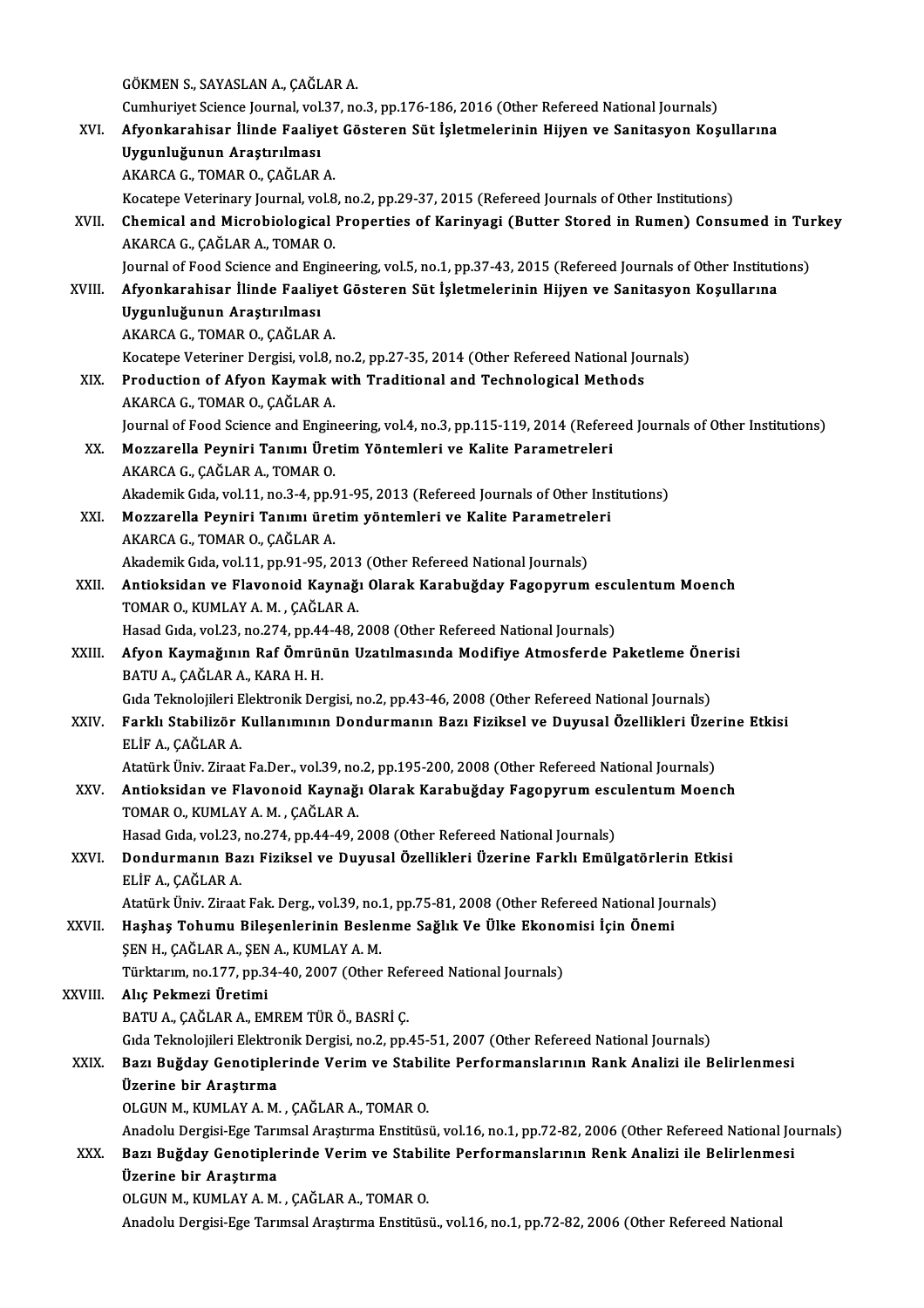| XXXI.        | Journals)<br>Farklı Oranlarda Bitkisel Yağ Katkılı Eritme Peynirlerinin Bazı Mikrobiyolojik Özellikleri                                                                           |
|--------------|-----------------------------------------------------------------------------------------------------------------------------------------------------------------------------------|
|              | TÜRKOĞLU H., CEYLAN Z. G., ÇAĞLAR A.                                                                                                                                              |
|              | Atatürk Üniv. Ziraat Fak. Dergisi, vol.32, no.4, pp.477-483, 2001 (Other Refereed National Journals)                                                                              |
| XXXII.       | Çiğ Sütten Üretilen ve Farklı Ambalajlama Materyallerinde Olgunlaştırılan Erzincan Tulum                                                                                          |
|              | Peynirlerinin Mikrobiyolojik Özelliklerindeki Değişmeler                                                                                                                          |
|              | ÇAĞLAR A.                                                                                                                                                                         |
|              | tatürk Üniv. Ziraat Fak. Dergisi, vol.32, no.3, pp.285-292, 2001 (Other Refereed National Journals)                                                                               |
| XXXIII.      | Süt ve Ürünleri ile Diğer Gıdalarda Listeria monocytogenes in Patojenitesi ve Önemi Atatürk Üniv                                                                                  |
|              | <b>Ziraat Fak Derg</b>                                                                                                                                                            |
|              | ÇAĞLAR A., TUNÇTÜRK Y., BAKIRCI İ.                                                                                                                                                |
|              | Atatürk Üniv. Ziraat Fak. Dergisi, vol.32, no.3, pp.299-309, 2001 (Other Refereed National Journals)                                                                              |
| <b>XXXIV</b> | Kaşar peynirinin Hızlı Olgunlaştırılmasında Proteaz ve Lipaz Enzimlerinin Farklı Yöntemlerle                                                                                      |
|              | Kullanımı 1 Peynirin Fiziksel ve Kimyasal Özellikleri                                                                                                                             |
|              | ÇAĞLAR A., ÇAKMAKÇI S.                                                                                                                                                            |
|              | Gıda Teknolojisi Derneği, vol.23, no.4, pp.291-301, 1998 (Other Refereed National Journals)                                                                                       |
| XXXV         | Karın Kaymağı Peynirinin Mikrobiyolojik Özellikleri                                                                                                                               |
|              | ÇAĞLAR A., ÇAKMAKÇI S.                                                                                                                                                            |
|              | Süt Teknolojisi, vol.1, no.5, pp.26-32, 1997 (Other Refereed National Journals)                                                                                                   |
| XXXVI.       | Torba Yoğurtlarının Kimyasal ve Fiziksel Özellikleri üzerine Bir Araştırma                                                                                                        |
|              | ÇAĞLAR A., CEYLAN Z. G., ŞENGÜL M.                                                                                                                                                |
|              | Gıda Teknolojisi Derneği, vol.22, no.3, pp.209-215, 1997 (Other Refereed National Journals)                                                                                       |
| XXXVII.      | Süt Teknolojisinde pH nın Önemi Süt ve Süt ürünlerinde Ölçülmesi                                                                                                                  |
|              | COȘKUN H., ÇAĞLAR A.                                                                                                                                                              |
|              | Atatürk Üniv. Ziraat Fak. Dergisi, vol.28, no.1, pp.161-169, 1997 (Other Refereed National Journals)                                                                              |
| XXXVIII.     | Isıl İşlemin Süt Proteinleri üzerine Etkisi<br>ÇAĞLAR A., TÜRKOĞLU H., CEYLAN Z. G., DAYISOYLU K. S.                                                                              |
|              | Süt Teknolojisi Dergisi, vol.1, no.3, pp.45-52, 1996 (Other Refereed National Journals)                                                                                           |
| <b>XXXIX</b> | İnsan Beslenmesinde Yoğurdun Yeri ve Önemi                                                                                                                                        |
|              | CAKMAKÇI S., ÇAĞLAR A., TÜRKOĞLU H.                                                                                                                                               |
|              | Standard Dergisi, Standard ve Ekonomi Teknik Derg, no.384, pp.29-35, 1996 (Other Refereed National Journals)                                                                      |
| XL.          | İçme Sütünde Oksidasyon ve Mekanizması                                                                                                                                            |
|              | ÇAĞLAR A., CEYLAN Z. G., TÜRKOĞLU H., DAYISOYLU K. S.                                                                                                                             |
|              | Süt Teknolojisi Dergisi, vol.1, no.2, pp.41-46, 1996 (Other Refereed National Journals)                                                                                           |
| XLI.         | Meyve Çeşidi ve Muhafaza Süresinin Meyveli Yoğurtların Bazı Kalite Kriterleri üzerine Etkisi                                                                                      |
|              | ÇAKMAKÇI S., TÜRKOĞLU H., ÇAĞLAR A.                                                                                                                                               |
|              | Atatürk Üniv. Ziraat Fak. Dergisi, vol.28, no.3, pp.390-404, 1996 (Other Refereed National Journals)                                                                              |
| XLII.        | Urfa Peynirinin Yapılışı ve Bileşimi üzerine Araştırmalar Selçuk Üniv Ziraat Fak Derg 10 13 115 124                                                                               |
|              | Konya                                                                                                                                                                             |
|              | ÇAĞLAR A., TÜRKOĞLU H., ÇAKMAKÇI S.                                                                                                                                               |
|              | Selçuk Üniv. Ziraat Fak. Dergisi, vol.10, no.13, pp.115-124, 1996 (Other Refereed National Journals)                                                                              |
| XLIII.       | Peynirlerde Patojen Mikroorganizmalar ve Bunların Kontrol Altına Alınmaları                                                                                                       |
|              | ÇAĞLAR A., COŞKUN H., BAKIRCI İ.                                                                                                                                                  |
|              | Süt Teknolojisi Dergisi, vol.1, no.1, pp.42-47, 1996 (Other Refereed National Journals)                                                                                           |
| XLIV.        | ÇAKMAKÇI S ve ÇAĞLAR A 1995 Kaşar peynirinin Hızlı Olgunlaştırılmasında Proteaz ve Lipaz                                                                                          |
|              | Enzimlerinin Farklı Yöntemlerle Kullanımı Il Peynirde Serbest Uçucu Yağ asitleri                                                                                                  |
|              | ÇAKMAKÇI S., ÇAĞLAR A                                                                                                                                                             |
| XLV.         | Atatürk Üniv. Ziraat Fak. Dergisi, vol.26, no.2, pp.262-284, 1995 (Other Refereed National Journals)<br>ÇAĞLAR A TÜLEK Y ÇOMAKLI Ö YÜKSEL B KARA Y A 1995 Peynire İşlenecek Sütün |
|              | Pastörizasyonunda Isı Pompasının Kullanılabilirliğinin Araştırılması                                                                                                              |
|              | ÇAĞLAR A., TÜLEK Y., ÇOMAKLI Ö., YÜKSEL B., KARA Y.                                                                                                                               |
|              |                                                                                                                                                                                   |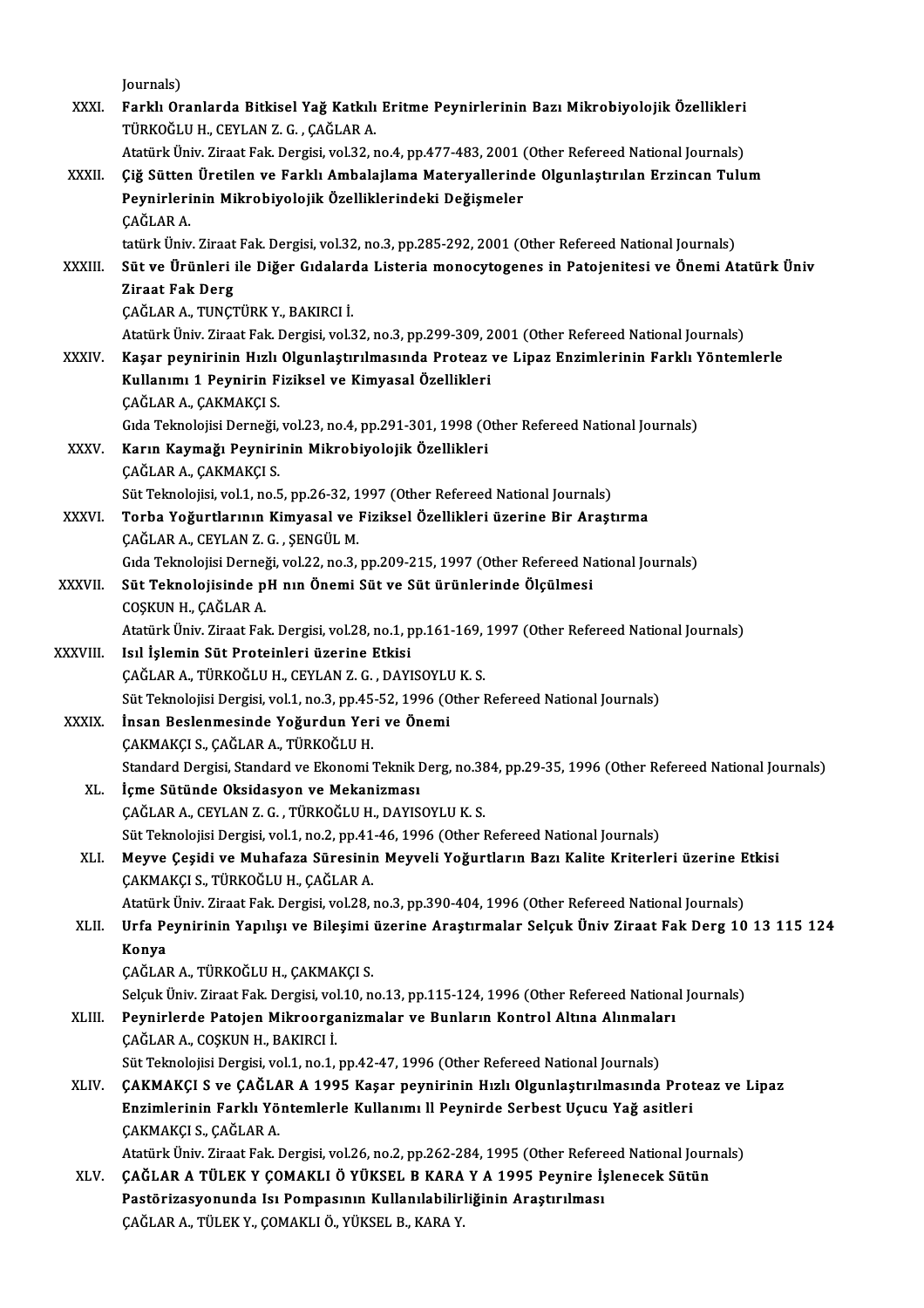|         | Doğa, vol.19, no.4, pp.275-284, 1995 (Other Refereed National Journals)                                                          |
|---------|----------------------------------------------------------------------------------------------------------------------------------|
| XLVI.   | ÇAKMAKÇI S ŞENGÜL M ve ÇAĞLAR A 1995 Karın Kaymağı Peynirinin üretim Tekniği ve Bazı Fiziksel                                    |
|         | ve Kimyasal Özellikleri                                                                                                          |
|         | ÇAKMAKÇI S., ŞENGÜL M., ÇAĞLAR A.                                                                                                |
|         | Gida Teknolojisi Derneği, vol.20, no.4, pp.199-203, 1995 (Other Refereed National Journals)                                      |
| XLVII.  | Süt Bileşenleri ve Süt Mamullerinin Et ve Fırın ürünleri Formülasyonlarında Kullanılması<br>HÜSNÜ YUSUF G., ZORBA Ö., ÇAĞLAR A.  |
|         | Gıda Teknolojisi Derneği, vol.20, no.1, pp.39-42, 1995 (Other Refereed National Journals)                                        |
| XLVIII. | ÖZDEMİR S ÇAĞLAR A ve ZORBA Ö 1994 Süt ve Mamullerinin Çocuk Gıdalarında Kullanım İmkanları<br>ÖZDEMİR S., ÇAĞLAR A., ZORBA Ö.   |
|         | Gida Teknolojisi Derneği, vol.19, no.5, pp.301-304, 1994 (Other Refereed National Journals)                                      |
| XLIX.   | Kars Gravyer Peynirinin Yapılışı Duyusal Fiziksel ve Kimyasal Özellikleri üzerine Bir Araştırma<br>ULUTAȘ Z., ÇAĞLAR A., KURT A. |
|         | Gıda Teknolojisi Derneği, vol.18, no.3, pp.197-202, 1993 (Other Refereed National Journals)                                      |
| L.      | Peynirde Hızlı Olgunlaştırma Metotları II                                                                                        |
|         | <b>CAĞLAR A</b>                                                                                                                  |
|         | Gida Teknolojisi Derneği, vol.17, no.5, pp.371-374, 1992 (Other Refereed National Journals)                                      |
| LI.     | ÇAĞLAR A 1992 Peynirde Hızlı Olgunlaştırma Metotları I Gıda 17 5 319 325                                                         |
|         | ÇAĞLAR A.                                                                                                                        |
|         | Gida Teknolojisi Derneği, vol.17, no.5, pp.319-325, 1992 (Other Refereed National Journals)                                      |
| LII.    | Erzincan Tulum Şavak Peynirinin Yapılışı Duyusal Fiziksel ve Kimyasal Özellikleri Üzerine Bir                                    |
|         | Araştırma                                                                                                                        |
|         | KURT A., ÇAKMAKÇI S., ÇAĞLAR A., AKYÜZ N.                                                                                        |
|         | Gida, vol.16, no.5, pp.295-302, 1991 (Other Refereed National Journals)                                                          |
| LIII.   | Erzincan Tulum Şavak Peynirinin Mikrobiyolojik Özellikleri Doğa Türk Vet Hayvan Derg                                             |
|         | KURT A., ÇAĞLAR A., ÇAKMAKÇI S., NURHAN A.                                                                                       |
|         | Doğa Türk Vet. Hayvan. Derg., vol.16, pp.41-50, 1991 (Other Refereed National Journals)                                          |
| LIV.    | Peskütenin Kimyasal ve Mikrobiyolojik Özellikleri üzerine Bir Araştırma                                                          |
|         | KURT A., ÇAĞLAR A.                                                                                                               |
|         | Gida Teknolojisi Derneği, vol.13, no.5, pp.341-347, 1988 (Other Refereed National Journals)                                      |
| LV.     | HTST Yüksek Isı Kısa Zaman Metodunda Sıcaklık Derecesi ve Depolama Zamanının Pastörize Süt                                       |
|         | Kalitesine Etkisi<br>NURHAN A., ÇAĞLAR A.                                                                                        |
|         |                                                                                                                                  |
|         | Gida Teknolojisi Derneği, vol.14, no.3, pp.155-157, 1988 (Other Refereed National Journals)                                      |

- I. Antimicrobial Nanocoating for Food Industry meral Resources<br>Antimicrobial Nanocoating for Food Industry<br>MERAL R., CEYLAN Z., KUTLU N., KILIÇER A., ÇAĞLAR A., TOMAR O.<br>in: Handbook of Misrobial Nanotochnology. Chaudbory Mustansar in: Handbook of Microbial Nanotechnology, Chaudhery Mustansar Hussain, Editor, Elsevier Academic Press,<br>Newark, NJ, pp.255-283, 2022 MERAL R., CEYLAN Z., KUTLU M<br>in: Handbook of Microbial Nan<br>Newark, NJ, pp.255-283, 2022<br>Mogganalla Bounini, Kiliflan in: Handbook of Microbial Nanotechnology, Chaudhery Mustansar H<br>Newark, NJ, pp.255-283, 2022<br>II. Mozzarella Peyniri, Kılıflanmış Sade ve Baharatlı Mozzarella<br>AKABCA C. CAČLAR A. TOMAR O
- AKARCA G., ÇAĞLAR A., TOMAR O.<br>Lambert Academic Publishing, Saarbrücken, 2017 Mozzarella Peyniri, Kılıflanmış Sade ve Baha<br>AKARCA G., ÇAĞLAR A., TOMAR O.<br>Lambert Academic Publishing, Saarbrücken, 2017<br>Mograrella Bounini
- III. Mozzarella Peyniri AKARCAG.,ÇAĞLARA.,TOMARO. LAP LAMBERT Academic Publishing, Deutschland, 2017
- AKARCA G., ÇAĞLAR A., TOMAR O.<br>LAP LAMBERT Academic Publishing, Deutschland, 2017<br>IV. Sağlıklı Yaşam için Altın Baharat: Zerdeçal (Curcuma Longa L.)<br>CAĞLAR A AKARCA G. KU ING M. EKMEKÇİ E LAP LAMBERT Academic Publishing, Deutschla<br>Sağlıklı Yaşam için Altın Baharat: Zerdeça<br>ÇAĞLAR A., AKARCA G., KILINÇ M., EKMEKÇİ E.<br>in: Ean Matamatik Mühandialikus Doğa Bilimle ÇAĞLAR A., AKARCA G., KILINÇ M., EKMEKÇİ E.<br>in: Fen, Matematik, Mühendislik ve Doğa Bilimleri Araştırmaları 2017, Çiftçi, N. et al., Editor, Çizgi Bookstore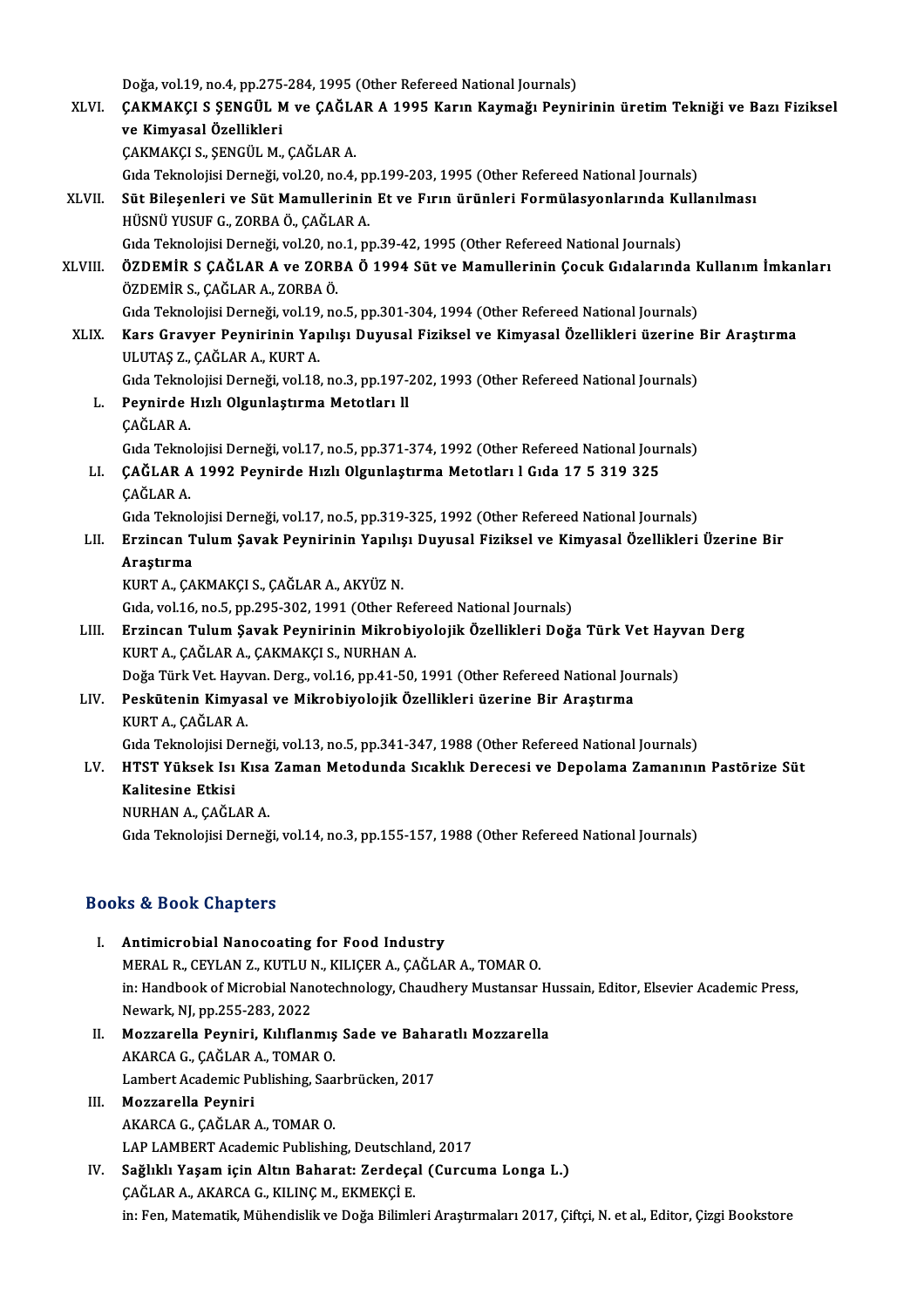Publications, Konya, pp.77-84, 2017<br>Ciž Biamia ve Kunutulmus Avya k

- Publications, Konya, pp.77-84, 2017<br>V. Çiğ Pişmiş ve Kurutulmuş Ayva Katkısının Tarhana Üzerine Etkisi<br>GÖKMEN S. GAČLAR A Publications, Konya, pp.<br>**Çiğ Pişmiş ve Kurutu**<br>GÖKMEN S., ÇAĞLAR A.<br>LAR LAMBERT Asadam Çiğ Pişmiş ve Kurutulmuş Ayva Katkısının Tarhana Üzerine Etl<br>GÖKMEN S., ÇAĞLAR A.<br>LAP LAMBERT Academic Publishing, Saarbrücken, Deutschland, 2016<br>Farkk Coğrafi Bölgelerdeki Mineralli Suların Kalite Özellikleri GÖKMEN S., ÇAĞLAR A.<br>LAP LAMBERT Academic Publishing, Saarbrücken, Deutschland, 2016<br>VI. Farklı Coğrafi Bölgelerdeki Mineralli Suların Kalite Özellikleri<br>User M.T. Coğlar A. Tomar O.
- LAP LAMBERT Academic Publishing, Saarbrücken, Deutschland, 2016<br>Farklı Coğrafi Bölgelerdeki Mineralli Suların Kalite Özellikleri<br>Uçar M. T., Çağlar A., Tomar O.<br>LAP LAMBERT Academic Publishing, Saarbrücken, 2016 Farklı Coğrafi Bölgelerdeki Mineralli Suların Kalit<br>Uçar M. T. , Çağlar A., Tomar O.<br>LAP LAMBERT Academic Publishing, Saarbrücken, 2016<br>SÜT VE MAMÜLLERİ MUAVENE VE ANALİZ METOT Uçar M. T. , Çağlar A., Tomar O.<br>LAP LAMBERT Academic Publishing, Saarbrücken, 2016<br>VII. SÜT VE MAMÜLLERİ MUAYENE VE ANALİZ METOTLARI REHBERİ
- LAP LAMBERT Academic Publishin<br>SÜT VE MAMÜLLERİ MUAYENE<br>KURT A., ÇAKMAKÇI S., ÇAĞLAR A.<br>ATATÜPK ÜNİVERSİTESİ ZIRAAT E KURT A., ÇAKMAKÇI S., ÇAĞLAR A.<br>ATATÜRK ÜNİVERSİTESİ ZİRAAT FAKÜLTESİ OFSET TESİSİ, Erzurum, 2015

# ATATOKK ONIVERSITEST ZIKAAT PAKOLTEST OPSET TESISI, EPZUPUM, 201<br>Refereed Congress / Symposium Publications in Proceedings

efereed Congress / Symposium Publications in Proce<br>I. Difficulties in Food Security with the Covid-19 Pandemic<br>CACLAR A TOMAR O VUMAZ A M ATASEVEN M I. Difficulties in Food Security with the Covid-19 Pandemic<br>CAĞLAR A., TOMAR O., YILMAZ A.M., ATASEVEN M. Difficulties in Food Security with the Covid-19 Pandemic<br>ÇAĞLAR A., TOMAR O., YILMAZ A. M. , ATASEVEN M.<br>9th International Conference on Agriculture, Animal Sciences and Rural Development (ISPEC 2022), Burdur,<br>Turkay 10 Ma CAĞLAR A., TOMAR O., YILMAZ A. M.<br>9th International Conference on Agri<br>Turkey, 19 March 2022, pp.764-773<br>Antioxidant and Antimianabial Pr 9th International Conference on Agriculture, Animal Sciences and Rural Development (I.<br>Turkey, 19 March 2022, pp.764-773<br>II. Antioxidant and Antimicrobial Properties of the Plant Agrimonia eupatoria L. Turkey, 19 March 2022, pp.764-773<br>Antioxidant and Antimicrobial Properties o<br>ÇAĞLAR A., TOMAR O., SANCAR B., ATASEVEN M.<br>9th International Conference on Agriculture Ani II. Antioxidant and Antimicrobial Properties of the Plant Agrimonia eupatoria L.<br>CAĞLAR A., TOMAR O., SANCAR B., ATASEVEN M.<br>9th International Conference on Agriculture, Animal Sciences and Rural Development (ISPEC 2022), CAGLAR A., TOMAR O., SANCAR B., A.<br>9th International Conference on Agri<br>Turkey, 19 March 2022, pp.833-846<br>A Sonsory Obsorvation at a House III. A Sensory Observation at a House for Different Fish Species Stored at Room Temperature CEYLAN Z., TOMAR O., ÇAĞLAR A., ÇETİNKAYA T. A Sensory Observation at a House for Different Fish Species Stored at Room Temperature<br>CEYLAN Z., TOMAR O., ÇAĞLAR A., ÇETİNKAYA T.<br>2nd International Conference on Raw Materials to Processed Foods (RPFOODS 2021), Adana, Tu CEYLAN Z., TOMAR<br>2nd International<br>2021, pp.142-149<br>A Sansary Obser 2nd International Conference on Raw Materials to Processed Foods (RPFOODS 2<br>2021, pp.142-149<br>IV. A Sensory Observation for Cold Stored Beef Steak and Norway Salmon<br>CEVLAN 7, TOMAR O, CAČLAR A, CETINKAVA T 2021, pp.142-149<br>IV. A Sensory Observation for Cold Stored Beef Steak and Norway Salmon<br>CEYLAN Z., TOMAR O., CAĞLAR A., CETİNKAYA T. 2nd International Conference on Raw Materials to Processed Foods (RPFOODS 2021), Adana, Turkey, 03 June 2021,pp.236-242 2nd International Conference on Raw Materials to Processed Foods (RPFOODS 2021), Adana, Turkey, 03 June<br>2021, pp.236-242<br>V. A Sample Observation for Gastronomic Applications: Interaction of Lemon or Apple Vinegar added<br>Oli 2021, pp.236-242<br>A Sample Observation for Gastronomic App<br>Olive Oil with Sea Bass Fillet and Beefsteak<br>CEVLAN 7, TOMAR O, CAČLAR A, CETINKAVA T A Sample Observation for Gastronomic App<br>Olive Oil with Sea Bass Fillet and Beefsteak<br>CEYLAN Z., TOMAR O., ÇAĞLAR A., ÇETİNKAYA T.<br>III BALKAN ACRICULTURAL CONCRESS (ACRIBA Olive Oil with Sea Bass Fillet and Beefsteak<br>CEYLAN Z., TOMAR O., ÇAĞLAR A., ÇETİNKAYA T.<br>III. BALKAN AGRICULTURAL CONGRESS (AGRIBALKAN 2021), Edirne, Turkey, 29 August 2021, pp.828-838 VI. Breast Milk and Prebiotics. EKMEKÇİE.,ÇAĞLARA.,AKARCAG.,TOMARO. 2. Uluslararası Tarım, Çevre ve Sağlık Kongresi (ICAEH 2019), Aydın, Turkey, 18 - 19 October 2019, vol.1, pp.34 VII. The Use of Probiotics in Pasta Filata Cheese. ÇAĞLAR A., AKARCA G., TOMAR O., EKMEKÇİ E. The Use of Probiotics in Pasta Filata Cheese.<br>ÇAĞLAR A., AKARCA G., TOMAR O., EKMEKÇİ E.<br>2. Uluslararası Tarım, Çevre ve Sağlık Kongresi (ICAEH 2019), Ankara, Turkey, 18 - 19 October 2019, vol.1,<br>nn 1620. CAĞLAR<br>2. Uluslar<br>pp.1620<br>Breest A pp.1620<br>VIII. Breast Milk and Prebiotics EKMEKÇİE.,ÇAĞLARA.,AKARCAG.,TOMARO. Breast Milk and Prebiotics<br>EKMEKÇİ E., ÇAĞLAR A., AKARCA G., TOMAR O.<br>2. Uluslararası Tarım, Çevre ve Sağlık Kongresi (ICAEH 2019), Aydın, Turkey, 18 - 19 October 2019, pp.34<br>Has of Enganaulated Probistic Bastaria in Chass IX. Use of Encapsulated Probiotic Bacteria in Cheese Technology<br>CAĞLAR A., TOMAR O., AKARCA G., VATANSEVER H. 2. Uluslararası Tarım, Çevre ve Sağlık Kongresi (ICA<br>Use of Encapsulated Probiotic Bacteria in Che<br>ÇAĞLAR A., TOMAR O., AKARCA G., VATANSEVER H.<br>2. Uluslaranası Tarım *Caura ve Sağ*lık Kongresi (ICA Use of Encapsulated Probiotic Bacteria in Cheese Technology<br>ÇAĞLAR A., TOMAR O., AKARCA G., VATANSEVER H.<br>2. Uluslararası Tarım, Çevre ve Sağlık Kongresi (ICAEH 2019), Aydın, Turkey, 18 - 19 October 2019, pp.1642-1651<br>The X. The Use of Probiotics in Pasta Filata Cheese 2. Uluslararası Tarım, Çevre ve Sağlık Kongresi<br>The Use of Probiotics in Pasta Filata Chee<br>ÇAĞLAR A., AKARCA G., TOMAR O., EKMEKÇİ E.<br>2. Uluslararası Tarım Caure ve Sağlık Kongresi The Use of Probiotics in Pasta Filata Cheese<br>ÇAĞLAR A., AKARCA G., TOMAR O., EKMEKÇİ E.<br>2. Uluslararası Tarım, Çevre ve Sağlık Kongresi (ICAEH 2019), Aydın, Turkey, 18 - 19 October 2019, pp.1620-1630<br>Use of Engenevlated Pr ÇAĞLAR A., AKARCA G., TOMAR O., EKMEKÇİ E.<br>2. Uluslararası Tarım, Çevre ve Sağlık Kongresi (ICAEH 2019), Aydın, 1<br>XI. Use of Encapsulated Probiotic Bacteria in Cheese Technology.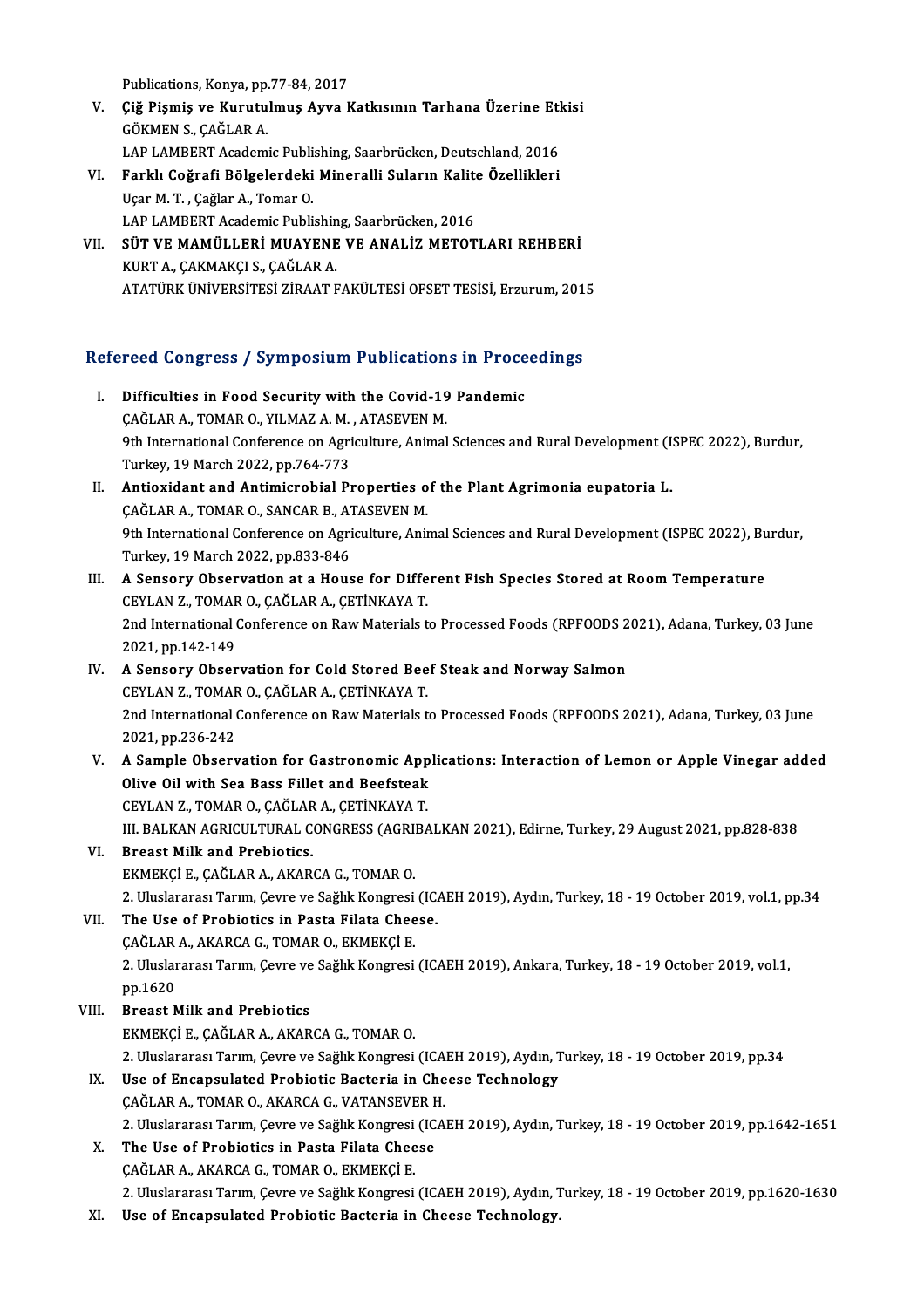CAĞLAR A., TOMAR O., AKARCA G., VATANSEVER H.<br>2. Uluslaransı: Tarım, Caura və Sağlık Konstasi (JCA 2. Uluslararası Tarım, Çevre ve Sağlık Kongresi (ICAEH 2019), Ankara, Turkey, 18 - 19 October 2019, vol.1, pp.1642-1651 ÇAĞLAR A., TO<br>2. Uluslararası<br>pp.1642-1651<br>Health Banefi 2. Uluslararası Tarım, Çevre ve Sağlık Kongresi (ICAEH 2019)<br>pp.1642-1651<br>XII. Health Benefits of Toothpick-Plant (Ammi visnaga L.)<br>VATANEEVER H. GAĞLAR A. TOMAR O. AKARGA G pp.1642-1651<br>Health Benefits of Toothpick-Plant (Ammi visi<br>VATANSEVER H., ÇAĞLAR A., TOMAR O., AKARCA G.<br>2. Uluslaranes: Tarım *Coure ve Sağlık Konstesi (I*CA 2. VATANSEVER H., ÇAĞLAR A., TOMAR O., AKARCA G.<br>2. Uluslararası Tarım, Çevre ve Sağlık Kongresi (ICAEH 2019), Aydın, Turkey, 18 - 19 October 2019, pp.54 VATANSEVER H., ÇAĞLAR A., TOMAR O., AKARCA G.<br>2. Uluslararası Tarım, Çevre ve Sağlık Kongresi (ICAEH 2019)<br>XIII. Health Benefits of Toothpick-Plant (Ammi visnaga L.).<br>VATANSEVER H. CAĞLAR A. TOMAR O. AKARCA C. 2. Uluslararası Tarım, Çevre ve Sağlık Kongresi (ICA<br>Health Benefits of Toothpick-Plant (Ammi visi<br>VATANSEVER H., ÇAĞLAR A., TOMAR O., AKARCA G.<br>2. Uluslararası Tarım Coure ve Sağlık Kongresi (ICA Health Benefits of Toothpick-Plant (Ammi visnaga L.).<br>VATANSEVER H., ÇAĞLAR A., TOMAR O., AKARCA G.<br>2. Uluslararası Tarım, Çevre ve Sağlık Kongresi (ICAEH 2019), Aydın, Turkey, 18 - 19 October 2019, vol.1, pp.54<br>Investigat VATANSEVER H., ÇAĞLAR A., TOMAR O., AKARCA G.<br>2. Uluslararası Tarım, Çevre ve Sağlık Kongresi (ICAEH 2019), Aydın, Turkey, 18 - 19 October 2019, vo<br>XIV. Investigation of Some Properties of Cactus (Opuntia ficusinidica 2. Uluslararası Tarım, Çev<br>Investigation of Some<br>Conventional Method<br>CAČLAB A. AKABCA C. T Investigation of Some Properties of C<br>Conventional Method<br>ÇAĞLAR A., AKARCA G., TOMAR O., ELİF E.<br>Eth International Eurosian Constress on Ne Conventional Method<br>ÇAĞLAR A., AKARCA G., TOMAR O., ELİF E.<br>5th International Eurasian Congress on Natural Nutrition, Healthy Life Sport, Ankara, Turkey, 2 - 06 October 2019,<br>vel 1, pp.692 CAĞLAR A., A.<br>5th Internatio<br>vol.1, pp.692<br>Determinati 5th International Eurasian Congress on Natural Nutrition, Healthy Life Sport, Ankara, Turkey, 2 - 06 October<br>vol.1, pp.692<br>XV. Determination of Some Properties of Hawthorn (Crataegustanacetifolia) Vinegar Produced by<br>Conve vol.1, pp.692<br>Determination of Som<br>Conventional Method<br>TOMAR O. CAČLAR A. Al Determination of Some Properties of Hawthol<br>Conventional Method<br>TOMAR O., ÇAĞLAR A., AKARCA G., VATANSEVER H.<br>Eth International Euresian Consress on Natural Nut 6th International Method<br>TOMAR O., ÇAĞLAR A., AKARCA G., VATANSEVER H.<br>5th International Eurasian Congress on Natural Nutrition,Healthy Life Sport, Ankara, Turkey, 2 - 06 October 2019,<br>vol.1, pp.694 TOMAR O., ÇAĞLAR A., AKARCA G., VATANSEVER H. 5th International Eurasian Congress on Natural Nutrition, Healthy Life Sport, An<br>vol.1, pp.694<br>XVI. Quality Properties of Date Vinegar Produced ByConventional Method<br>AMARCA G. TOMAR O. GAČLAR A. ISTEM Ö. vol.1, pp.694<br>Quality Properties of Date Vinegar Pro<br>AKARCA G., TOMAR O., ÇAĞLAR A., İSTEK Ö.<br>Eth International Euresian Congress en 'Nat 5th International Eurasian Congress on 'Natural Nutrition, Healthy Life Sport', Ankara, Turkey, 2 - 06 October<br>2019, vol.1, pp.691 AKARCA G., TOMAR O., ÇAĞLAR A., İSTEK Ö. XVII. Effect of Vinegar on Health. TOMARO.,AKARCAG.,ÇAĞLARA., İSTEKÖ. Effect of Vinegar on Health.<br>TOMAR O., AKARCA G., ÇAĞLAR A., İSTEK Ö.<br>5th International Eurasian Congress on Natural Nutrition, Healthy Life Sport (NATURAL 2019), P: 291-300, 02-06<br>Flim 2019, Ankara (Turkay, Ankara Turkay, TOMAR O., AKARCA G., ÇAĞLAR A., İSTEK Ö.<br>5th International Eurasian Congress on Natural Nutrition, Healthy Life Sport (NATUR<br>Ekim 2019, Ankara/ Turkey., Ankara, Turkey, 2 - 06 October 2019, vol.1, pp.291-300<br>Doğal Minerall XVIII. Doğal Mineralli Suların Özellikleri ve İnsan Sağlığı<br>CAĞLAR A. Ekim 2019, Ankara/Turkey., Ankara, Turkey, 2 - 06 October 2019, vol.1, pp 291-300 Doğal Mineralli Suların Özellikleri ve İnsan Sağlığı<br>ÇAĞLAR A.<br>5th International Eurasian Congress on Natural Nutrition, Healthy Life Sport (NATURAL 2019), Ankara, Turkey, 2<br>06 Osteber 2019, vel 1. rr 586 508 CAĞLAR A.<br>5th International Eurasian Congress<br>06 October 2019, vol.1, pp.586-598<br>The Effect of Fire and Albade S. 5th International Eurasian Congress on Natural Nutrition, Healthy Life Sport (NATURAL 2019), Ankara, Turk<br>06 October 2019, vol.1, pp.586-598<br>XIX. The Effect of Figs and Albedo Supplementation on TheQuality Properties of "İ 06 October 2019, vol.1, pp.586<br>The Effect of Figs and Albee<br>TraditionalTurkish Dessert The Effect of Figs and Albedo Supple:<br>TraditionalTurkish Dessert<br>ÇAĞLAR A., AKARCA G., TOMAR O., GÖK V.<br>Eth International Eurosian Congress on N. TraditionalTurkish Dessert<br>ÇAĞLAR A., AKARCA G., TOMAR O., GÖK V.<br>5th International Eurasian Congress on Natural Nutrition, Healthy Life Sport, Ankara, Turkey, 2 - 06 October 2019,<br>vol.1. pp.690 ÇAĞLAR A., AKARCA G., TOMAR O., GÖK V. XX. Effect of Natural Mineral Waters on Human Health. vol.1, pp.690<br>Effect of Natural Mineral Waters on Human<br>ÇAĞLAR A., TOMAR O., AKARCA G., ATASEVEN M.<br>Eth International Euresian Congress on Natural N 5th International Eurasian Congress on Natural Nutrition, Healthy Life Sport (NATURAL 2019), Ankara, Turkey, 2 -<br>06 October 2019, vol.1, pp.301-312 CAĞLAR A., TOMAR O., AKARCA G., A<br>5th International Eurasian Congress<br>06 October 2019, vol.1, pp.301-312<br>Effect of Natural Mineral Water 5th International Eurasian Congress on Natural Nutrition,<br>06 October 2019, vol.1, pp.301-312<br>XXI. Effect of Natural Mineral Waters on Human Health<br> $CACHABA$  TOMAR O AKARGA G ATASEVEN M 06 October 2019, vol.1, pp.301-312<br>Effect of Natural Mineral Waters on Human<br>ÇAĞLAR A., TOMAR O., AKARCA G., ATASEVEN M.<br>Eth International Euresian Congress on Natural N Effect of Natural Mineral Waters on Human Health<br>ÇAĞLAR A., TOMAR O., AKARCA G., ATASEVEN M.<br>5th International Eurasian Congress on Natural Nutrition, Healthy Life Sport (NATURAL 2019), Ankara, Turkey, 2<br>06 Osteber 2019, p CAĞLAR A., TOMAR O., AKARC.<br>5th International Eurasian Cor<br>06 October 2019, pp.301-312<br>Effect of Vineger on Health 5th International Eurasian Cong<br>06 October 2019, pp.301-312<br>XXII. Effect of Vinegar on Health<br>TOMAR O AKARCA C CAČLAR 06 October 2019, pp.301-312<br>Effect of Vinegar on Health<br>TOMAR O., AKARCA G., ÇAĞLAR A., İSTEK Ö.<br>Eth International Euresian Congress on Not Effect of Vinegar on Health<br>TOMAR O., AKARCA G., ÇAĞLAR A., İSTEK Ö.<br>5th International Eurasian Congress on Natural Nutrition, Healthy Life Sport (NATURAL 2019), Ankara, Turkey, 2<br>06 Osteber 2019, pp.291, 200 TOMAR O., AKARCA G., ÇAĞLA<br>5th International Eurasian Cor<br>06 October 2019, pp.291-300<br>Dožal Mineralli Suların İnc 5th International Eurasian Congress on Natural Nutrition,<br>06 October 2019, pp.291-300<br>XXIII. Doğal Mineralli Suların İnsan Sağlığı Üzerine Etkisi 06 October 2019, pp.291-300<br>Doğal Mineralli Suların İnsan Sağlığı Üzerine Etkisi<br>ÇAĞLAR A., TOMAR O., AKARCA G., ATASEVER M.

5th International Eurasian Congress on Natural Nutrition, Healthy Life and Sport (NATURAL 2019), Ankara,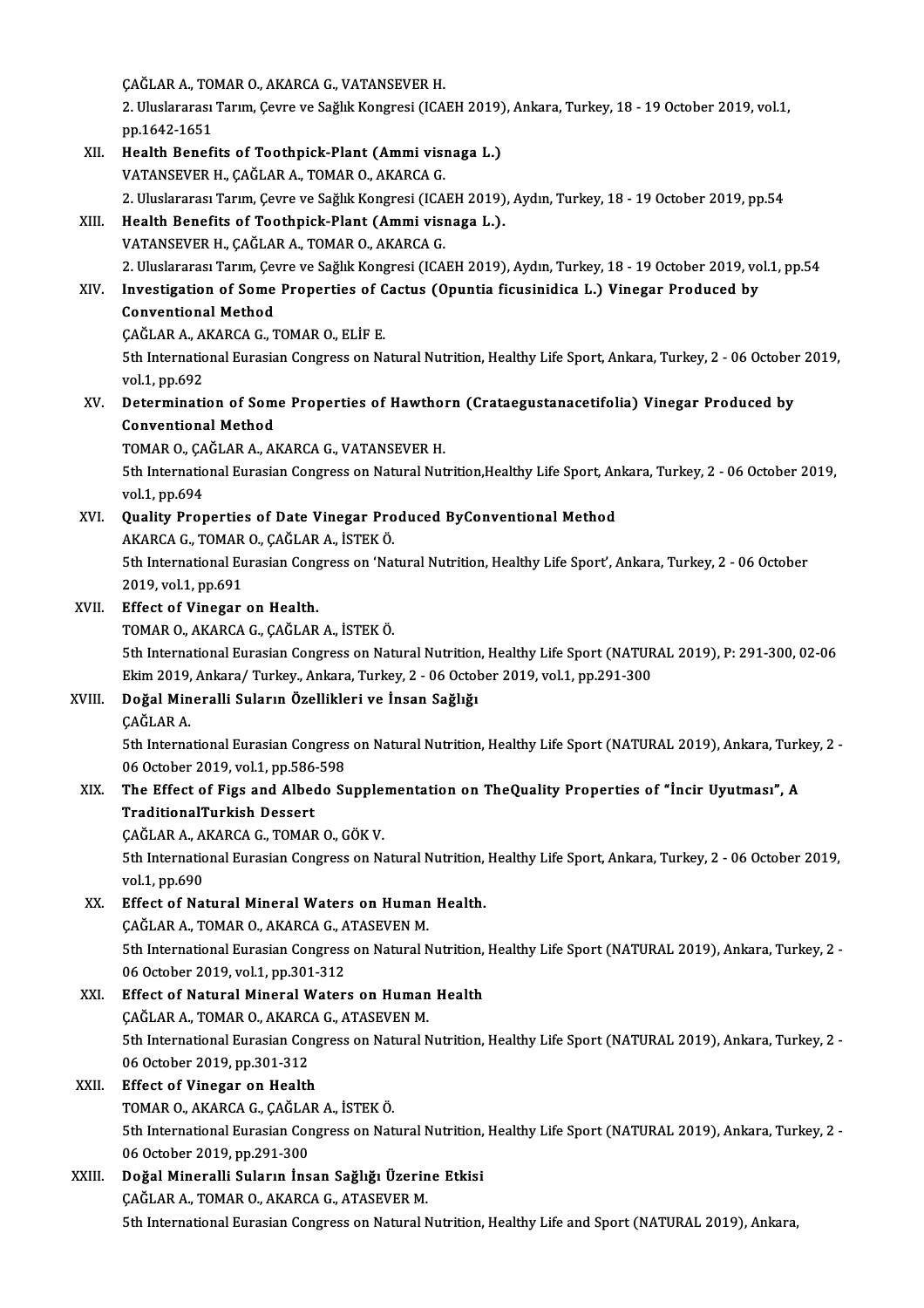Turkey, 2 - 06 October 2019, pp.301-312<br>Tulum Bounininde Probiustik Bakteri

|              | Turkey, 2 - 06 October 2019, pp.301-312                                                                                                    |
|--------------|--------------------------------------------------------------------------------------------------------------------------------------------|
| XXIV.        | Tulum Peynirinde Probiyotik Bakteri Kullanımı                                                                                              |
|              | BEYKAYA M., ÇAĞLAR A., AKARCA G.                                                                                                           |
|              | IV.International Academic Research Congress, 30 October - 03 November 2018, pp.230                                                         |
| XXV.         | TULUM PEYNİRİNDE PROBİYOTİK KÜLTÜR KULLANIMI                                                                                               |
|              | Beykaya M., ÇAĞLAR A., AKARCA G.                                                                                                           |
|              | IV. INTERNATIONAL ACADEMIC RESEARCH CONGRESS (INES), ALANYA, Turkey, 30 October - 03 November 2018                                         |
| XXVI.        | Use of Different Packaging Materials in Tulum Cheese                                                                                       |
|              | BEYKAYA M., ÇAĞLAR A., TOMAR O.                                                                                                            |
|              | IV. International Academic Research Congress (INES), ALANYA, Turkey, 30 October - 03 November 2018, pp.251                                 |
| XXVII.       | Sağlıklı yaşam için altın baharat: Zerdeçal (Curcuma Longa L.)                                                                             |
|              | ÇAĞLAR A., AKARCA G., KILINÇ M., EKMEKÇİ E.                                                                                                |
|              | u. International Academic Research Congress 2017, 18 - 21 October 2017                                                                     |
| XXVIII.      | Chia (Salvia Hispanica): Functional Food And Health Relation                                                                               |
|              | KILINÇ M., TOMAR O., ÇAĞLAR A.                                                                                                             |
|              | International Congress of Health and Environment, Adana, Turkey, 23 - 25 October 2017, pp.425                                              |
| XXIX.        | The Healty Relationship Of Black Cumin (Nigella Sativa L.) Which Is A Medicinal Plant                                                      |
|              | ÇAĞLAR A., TOMAR O., VATANSEVER H.                                                                                                         |
|              | II. INES International Academic Research Congress, Alanya, Turkey, 18 - 21 October 2017, pp.1165-1172                                      |
| XXX.         | Gold Spice for Healty Life: Turmeric (Curcuma longa L.)                                                                                    |
|              | ÇAĞLAR A., AKARCA G., KILINÇ M., Ekmekçi E.                                                                                                |
|              | 2nd.International Academic Research Congress (INES 2017), Antalya/Alanya, Turkey, 18 - 21 October 2017,                                    |
|              | pp.612                                                                                                                                     |
| XXXI.        | Natural Pharmacy: Clove (Syzygium Aromaticum)                                                                                              |
|              | TOMAR O., KILINÇ M., ÇAĞLAR A.                                                                                                             |
|              | At The 1st International Congress on Medicinal and Aromatic Plants - Natural and Healthy Life, Konya, Turkey, 10 -<br>12 May 2017, pp 1095 |
| <b>XXXII</b> | The Effects on Human Health of Kiwifruit                                                                                                   |
|              | ÇAĞLAR A., EKMEKÇİ E., VATANSEVER H.                                                                                                       |
|              | At the 1st International Congress on Medicinial and Aromatic Plants Natural and Healthy Life, 10 - 12 May 2017,                            |
|              | pp 1100                                                                                                                                    |
| XXXIII.      | The Benefits of Blackcurrant (Ribes Nigrum L.) For Health                                                                                  |
|              | ÇAĞLAR A., VATANSEVER H., EKMEKÇİ E.                                                                                                       |
|              | At the 1st International Congress on Medicinial and Aromatic Plants Natural and Healthy Life, 10 - 12 May 2017,                            |
|              | pp.1098                                                                                                                                    |
| <b>XXXIV</b> | Importance of Ginger (Zingiber Officinale Roscoe) For Health                                                                               |
|              | VATANSEVER H., ORUÇ ERCAN D., ÇAĞLAR A.                                                                                                    |
|              | At the 1st International Congress on Medicinial and Aromatic Plants Natural and Healthy Life, 10 - 12 May 2017,                            |
|              | pp 1749                                                                                                                                    |
| XXXV.        | Effect of some radiation sources on some quality features of the chicken eggs                                                              |
|              | GÖKMEN S., KOCABAŞ A., SAYASLAN A., ALAN Y., YETİM H., ÇAĞLAR A.                                                                           |
|              | 4th INTERNATIONAL SYMPOSIUM ON DEVELOPMENT OF KOP REGION, Karaman, Turkey, 21 - 23 October 2016,                                           |
|              | vol 1, pp 574-579                                                                                                                          |
| <b>XXXVI</b> | Potato Dolma with Peel                                                                                                                     |
|              | ÇAĞLAR A., ÇAĞLAR M. Y.                                                                                                                    |
|              | The 3rd International Symposium on "Traditional Foods from Adriatic to Caucasus, 1 - 04 October 2015, pp.343                               |
| XXXVII.      | Evaluation of Mycotoxin Content of Different Trademarks of Turkish Ravioli in Karaman Province of                                          |
|              | <b>Turkey</b>                                                                                                                              |
|              | GÖKMEN S., AYDIN A. F., KOCABAŞ A., SAYASLAN A., YETİM H., ÇAĞLAR A.                                                                       |
|              | The International Conference on Engineering and Natural Sciences (ICENS), Skopje, Macedonia, 15 - 17 May 2015,                             |
|              | pp 216                                                                                                                                     |
|              |                                                                                                                                            |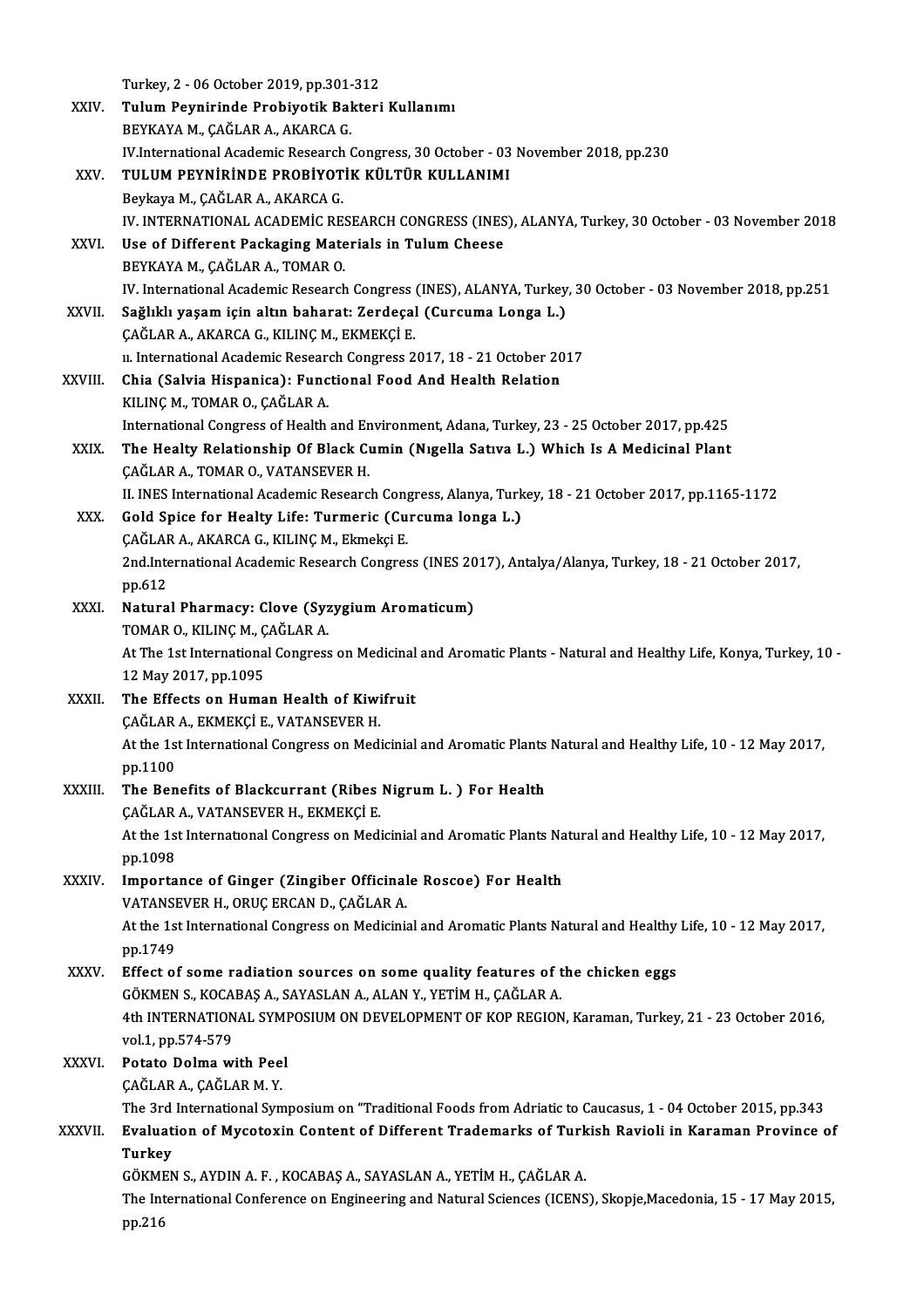| XXXVIII.     | Probiotic Strains and Their Effects                                                                            |
|--------------|----------------------------------------------------------------------------------------------------------------|
|              | AŞÇIOĞLU Ç., ÇAĞLAR A.                                                                                         |
|              | The 3rd International Symposium on "Traditional Foods from Adriatic to Caucasus, 1 - 04 October 2015, pp.581   |
| <b>XXXIX</b> | Addition and Impact of Carob Flour to Tarhana                                                                  |
|              | ÇAĞLAR A., ÇAĞLAR M.Y.                                                                                         |
|              | The 3rd International Symposium on Traditional Foods from Adriatic to Caucasus, 1 - 04 October 2015, pp.113    |
| XL.          | Forgotten and Brewed Herbal Tea with Milk Kalmuk Tea                                                           |
|              | ÇAĞLAR M.Y., ÇAĞLAR A.                                                                                         |
|              | The 3rd International Symposium on "Traditional Foods from Adriatic to Caucasus, 1 - 04 October 2015, pp.244   |
| XLI.         | Traditional Kashar Cheese with Apricot Seed as Functional Food Producing                                       |
|              | ÇAĞLAR A, ÇAĞLAR M.Y., ÇAKIR B.                                                                                |
|              | The 3rd International Symposium on "Traditional Foods from Adriatic to Caucasus, 1 - 04 October 2015, pp.226   |
| XLII.        | <b>Traditional Fruit Snack Saruc</b>                                                                           |
|              | ÇAĞLAR A, ÇAĞLAR M Y                                                                                           |
|              | The 3rd International Symposium on "Traditional Foods from Adriatic to Caucasus, 1 - 04 October 2015, pp.484   |
| XLIII.       | Tomato Jam and Tomato Marmalade                                                                                |
|              | ÇAĞLAR A., ÇAĞLAR M. Y.                                                                                        |
|              | The 3rd International Symposium on "Traditional Foods from Adriatic to Caucasus, 1 - 04 October 2015, pp.342   |
| XLIV.        | Afyonkarahisarda Geleneksel Bir Ürün Haşhaş                                                                    |
|              | TOMAR O., ÇAĞLAR A., AKARCA G.                                                                                 |
|              | 4. Geleneksel Gıdalar Sempozyumu, Turkey, 17 - 19 April 2014, pp.591                                           |
| XLV.         | Çiğ Sütten Üretilen Beyaz Peynirlerin Mikrobiyolojik Kalite Özellikleri Üzerine Kekik ve Farklı                |
|              | Oranlarda Kekik Yağının Etkisi                                                                                 |
|              | AKARCA G., ÇAĞLAR A., TOMAR O., KARA R.                                                                        |
|              | 4 Geleneksel Gıdalar Sempozyumu, Turkey, 17 - 19 April 2014, pp.592                                            |
| XLVI.        | Changes During Storage Of Differerent Packed Of Stuffed And Sliced Cheese                                      |
|              | AKARCA G., ÇAĞLAR A., TOMAR O.                                                                                 |
|              | The 2nd Interntional Symposium on "Traditional Food, Turkey, 24 - 26 October 2013, pp.126                      |
| XLVII.       | Traditional Taste Afvon Buffalo Milk Cream                                                                     |
|              | AKARCA G., ÇAĞLAR A., TOMAR O.                                                                                 |
|              | The 2nd international symposium on traditional food, 24 - 26 October 2013, pp 90                               |
| XLVIII.      | Milk and Milk Production                                                                                       |
|              | ÇAĞLAR A., ÇAĞLAR M. Y.                                                                                        |
|              | International 2nd Halal and Healty Food Congress, 7 - 10 November 2013, pp.100-110                             |
| XLIX.        | Determination Of Some Properties Of Ice Cream Produced By Various Poppy Paste                                  |
|              | AKARCA G., ÇAĞLAR A.                                                                                           |
|              | The 2nd Interntional Symposium on "Traditional Food, 24 - 26 October 2013, pp.139                              |
| L.           | Changes During Storage of Different Packed of Stuffed and Sliced Cheese                                        |
|              | AKARCA G., ÇAĞLAR A., TOMAR O.                                                                                 |
|              | The 2nd International Symposium on "Traditional Foods From Adriatic to Caucasus", 24 - 26 October 2013, pp.126 |
| LI.          | Tratitional Taste Afyon Buffalo Milk Cream                                                                     |
|              | AKARCA G., TOMAR O., ÇAĞLAR A.                                                                                 |
|              | The 2nd International Symposium on "Traditional Foods From Adriatic to Caucasus", 24 - 26 October 2013, pp.90  |
| LII.         | <b>Candy With Milk Cream</b>                                                                                   |
|              | TOMAR O., CAĞLAR A., AKARCA G., BOR Y.                                                                         |
|              | The 2nd International Symposium on "Traditional Foods From Adriatic to Caucasus", 24 - 26 October 2013, pp.605 |
| LIII.        | AFYONKARAHISAR ILINDE SATILAN KARINYAĞLARININ BAZI KİMYASAL VE MİKROBİYOLOJİK                                  |
|              | KALİTELERİ ÜZERİNDE ÇALIŞMALAR                                                                                 |
|              | ÇAĞLAR A., AKARCA G.                                                                                           |
|              | 1. Uluslararası Adriyetik'ten Kafkaslar'a geleneksel gıdalar sempozyumu, Tekirdağ, Turkey, 15 - 17 April 2010, |
|              | pp.145                                                                                                         |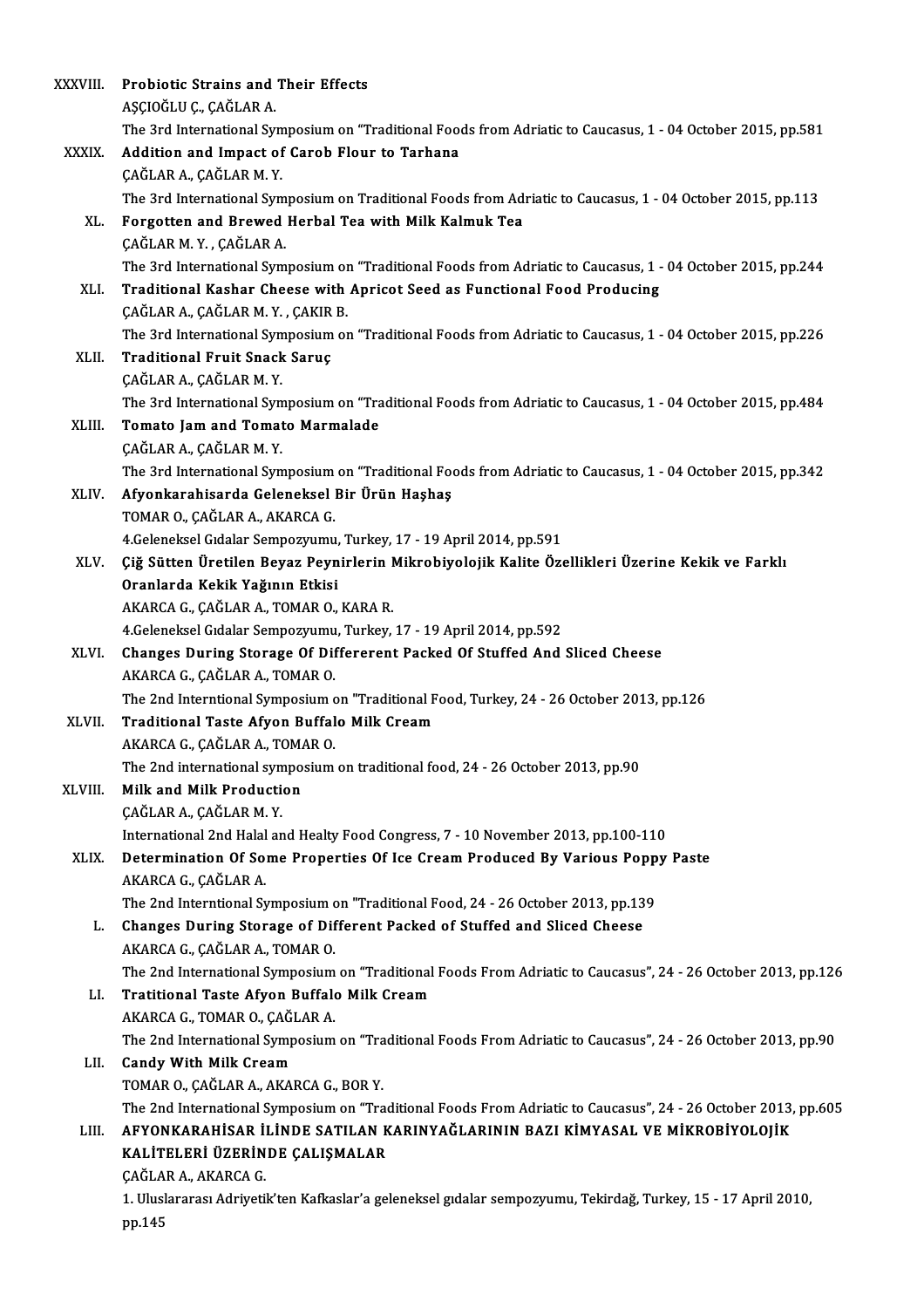| LIV.   | Geleneksel Fermente Süt Ürünlerimizden Yoğurt ve Ayran Üretiminde Ticari Abt Starter Kültür                          |
|--------|----------------------------------------------------------------------------------------------------------------------|
|        | Kullanım Olanakları                                                                                                  |
|        | KAVAZ YÜKSEL A., BAKIRCI İ., ÇAĞLAR A.                                                                               |
|        | II. Geleneksel gıdalar sempozyumu, Van, Turkey, 27 - 29 May 2009, pp.577                                             |
| LV.    | Afyon Kocatepe Üniversitesi Öğrencilerinin Genetiği Değiştirilmiş Organik Hormonlu Gıdalara Karşı                    |
|        | Tüketici Davranışları ve Beslenme Alışkanlıklarının Belirlenmesi                                                     |
|        | KARACA K. E., ÇAĞLAR A., TÜRK TOĞRUL İ., OLGUN M.                                                                    |
|        | II. Geleneksel gıdalar sempozyumu, Van, Turkey, 27 - 29 May 2009, pp.874                                             |
| LVI.   | Börülcenin Kurumasına Farklı Ön İşlem Uygulamanın Etkisi                                                             |
|        | TOPUZ M., TÜRK TOĞRUL İ., ÇAĞLAR A.                                                                                  |
|        | II. Geleneksel gıdalar sempozyumu, Van, Turkey, 27 - 29 May 2009, pp.402                                             |
| LVII.  | Bireysel Hızlı Dondurma Tekniği ile Dondurulmuş Vişnelerde Depolama Süresince Duyusal                                |
|        | Değişimler                                                                                                           |
|        | KASNAK C., TOĞRUL H., ÇAĞLAR A.                                                                                      |
|        | II. Geleneksel gıdalar sempozyumu, Van, Turkey, 27 - 29 May 2009, pp.393                                             |
| LVIII. | Bireysel Hızlı Dondurma Tekniği ile Dondurulmuş Kayısılarda Depolama Süresince Yapısal                               |
|        | Değişimler                                                                                                           |
|        | MADEN B., TOĞRUL H., ÇAĞLAR A.                                                                                       |
|        | II. Geleneksel gıdalar sempozyumu, Van, Turkey, 27 - 29 May 2009, pp.388                                             |
| LIX.   | Gıda ile Temasta Bulunan Seramik Malzemelerden Gıdaya Kurşun ve Kadmiyum Migrasyonu                                  |
|        | KARA H. H., GÖK V., TOMAR O., ÇAĞLAR A.                                                                              |
|        | VII. Uluslararası Katılımlı Seramik Kongresi, Afyonkarahisar, Turkey, 26 - 28 November 2008, pp.131                  |
| LX.    | Chemical composition of poppy seed nutrition health and economic importance for country                              |
|        | ŞEN H., ÇAĞLAR A., ŞEN A., KARA H. H.                                                                                |
|        | 2nd International Congress on Food and Nutrition. 24-26 October, İstanbul / Türkiye, İstanbul, Turkey, 24 - 26       |
|        | October 2007, pp.77                                                                                                  |
| LXI.   | Genetic Engineering of Plants to Improve Micronutrient Contents of Food                                              |
|        | KUMLAY A. M., OLGUN M., ÇAĞLAR A., TOMAR O., KAĞA S.                                                                 |
|        | Micronutrient Forum. 16-18 April, Istanbul, Turkey., 16 - 18 April 2007                                              |
| LXII.  | Buckwheat Fagopyrum Esculentum Moench as a Source of Antioxidant and Its Polyphenol                                  |
|        | Micronutrients                                                                                                       |
|        | TOMAR O., KUMLAY A. M., OLGUN M., ÇAĞLAR A.                                                                          |
|        | 2nd International Congress on Food and Nutrition. 24-26 October, İstanbul / Türkiye., 24 - 26 October 2007,          |
|        | pp 147                                                                                                               |
| LXIII. | Functional Foods as Source of Micronutrients in Human Diet                                                           |
|        | KUMLAY A. M., OLGUN M., ÇAĞLAR A., KAĞA S., TOMAR O.                                                                 |
|        | Health, and Disease Prevention. Micronutrient Forum. 16-18 April, Istanbul, Turkey., İstanbul, Turkey, 16 - 18 April |
|        | 2007                                                                                                                 |
| LXIV.  | Afyonkarahisar İlinde Satılan Karınyağlarının Bazı Kimyasal Ve Mikrobiyolojik Kaliteleri Üzerinde                    |
|        | Çalışmalar                                                                                                           |
|        | AKARCA G., ÇAĞLAR A.                                                                                                 |
|        | The 1st international symposium on traditional food, 15 - 17 AprilTekirdağ, 2010, Tekirdağ, Turkey, 17 - 19 April    |
|        | 2010, pp 145-147                                                                                                     |
| LXV.   | Aflatoxins and the presence in milk and milk products                                                                |
|        | KARA H. H., KUMLAY A. M., ÇAĞLAR A.                                                                                  |
|        | International Workshop on Food Safety in a Sustainable Postharvest system of Agricultural Products. 16-18            |
|        | October, Kahramanmaraş / Türkiye., Kahramanmaraş, Turkey, 16 - 18 October 2007, pp.10                                |
| LXVI.  | Functional Foods as Source of Micronutrients in Human Diet Health and Disease Prevention                             |
|        | KUMLAY A. M., OLGUN M., ÇAĞLAR A., KAĞA S., TOMAR O.                                                                 |
|        | Micronutrient Forum, 16 - 18 April 2007, pp.104                                                                      |
| LXVII. | Detrmination of Aflatoxin M1 on cow milks in Afyonkarahisar province                                                 |
|        |                                                                                                                      |